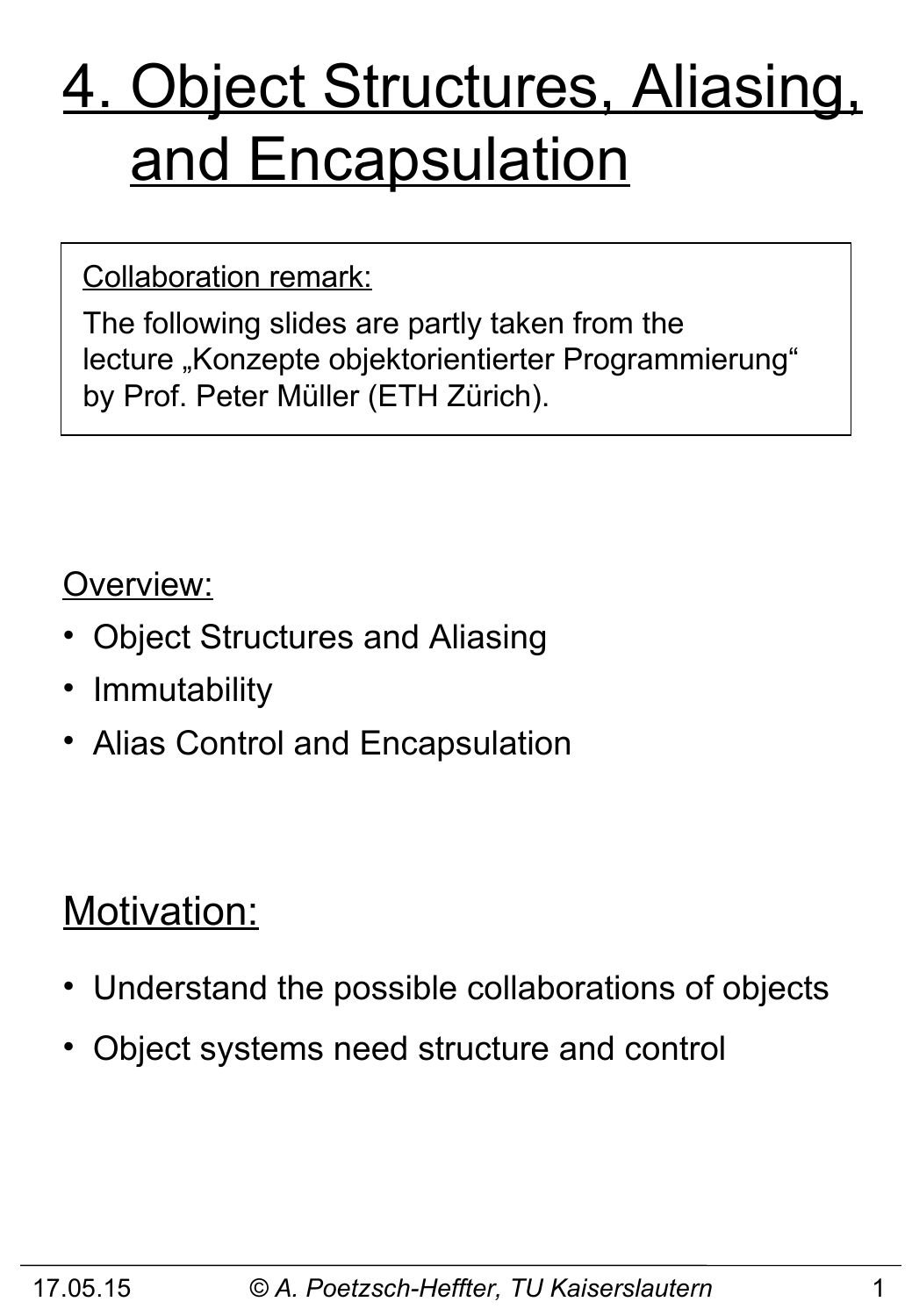"Unless objects are conceptually allowed to contain other objects in their entirety, there is little hope to master complexity in a pure object-oriented approach. ... It is, therefore, and quite paradoxically, nontrivial to introduce the notion of components into object systems."

[ David Luckham et al. ]

# **4.1 Object Structures and Aliasing**

- Objects are the basic building blocks of object-oriented programming.
- However, interesting system components and program abstractions are almost always provided by sets of cooperating objects.

# Explanation: (Object structure)

An *object structure* (*Objektgeflecht*) is a set of objects that are connected via references.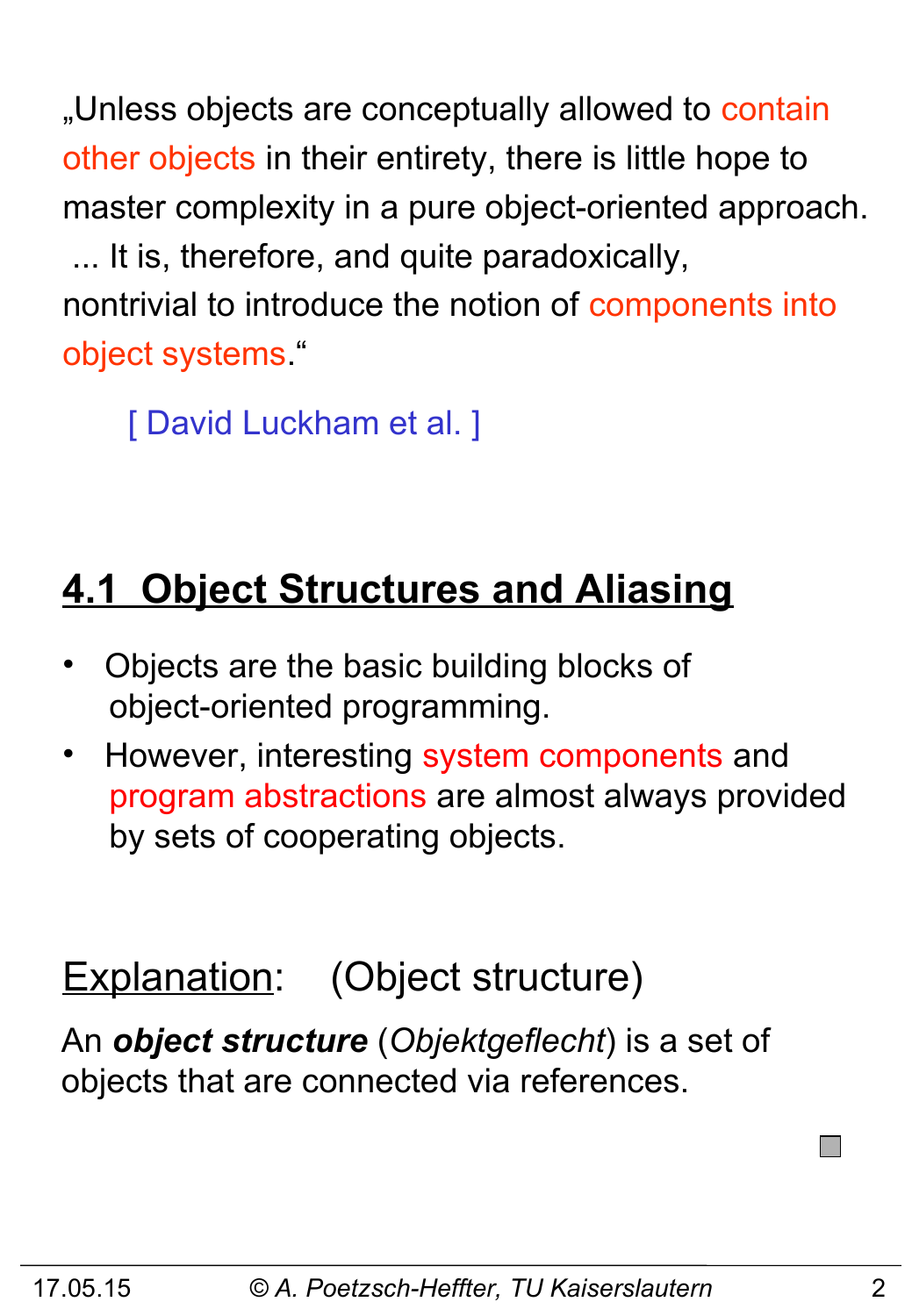# Examples: (Object structures)

### 1. A very simple structure consisting of 2 objects:

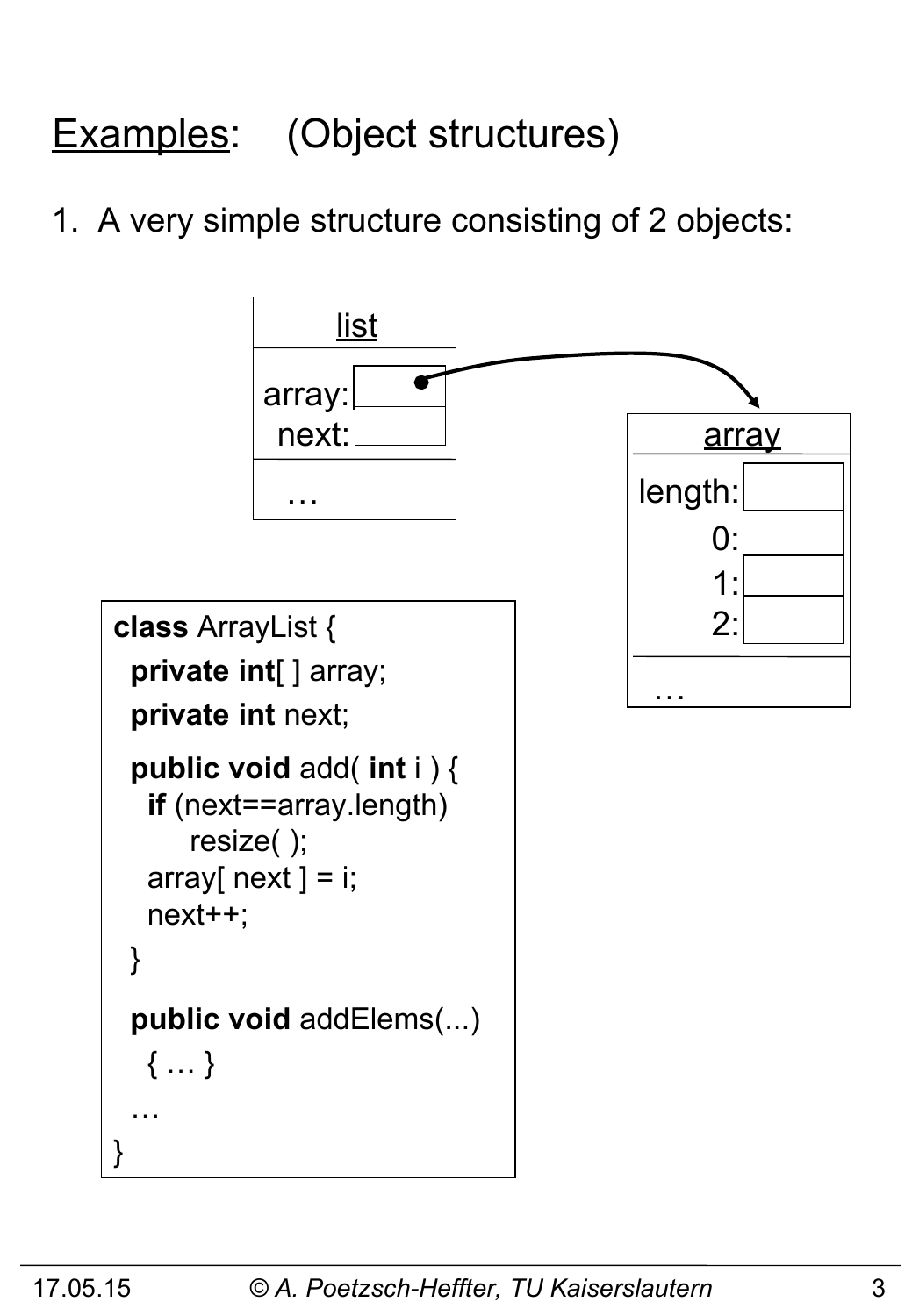2. A simple structure of several objects:



3. More interesting object structures can e.g. be found in graphical user interfaces.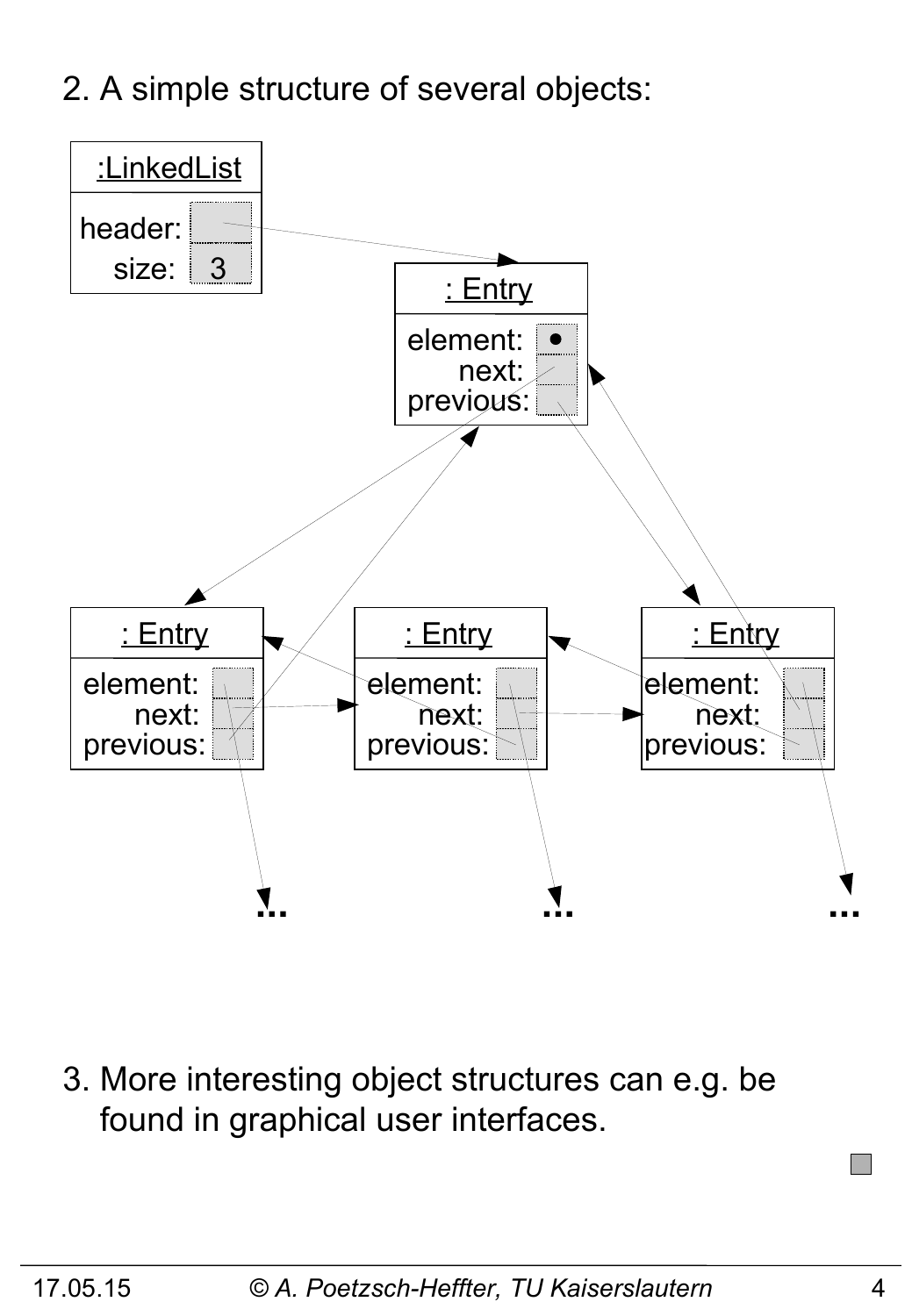### Problems:

- Structural integrity ( $\rightarrow$  structural invariants)
- Behavior and state of an object tightly depends on other objects.
- "Multiple references" to one object  $($   $\rightarrow$  aliasing)

# Explanation: (Aliasing in OO programming)

An object X is *aliased* if two or more variables hold references to X. A variable can be

- an instance variable
- a class or static variable (global variable)
- a local variable of a method incarnation, including the implicit parameter **this**
- a formal parameter
- the result of a method invocation or her intermediate expression results

Often such a variable is called an *alias* of X.

Aliasing is called *static* if all involved variables are instance or static variables, i.e. belong to the heap. Otherwise, it is called *dynamic*.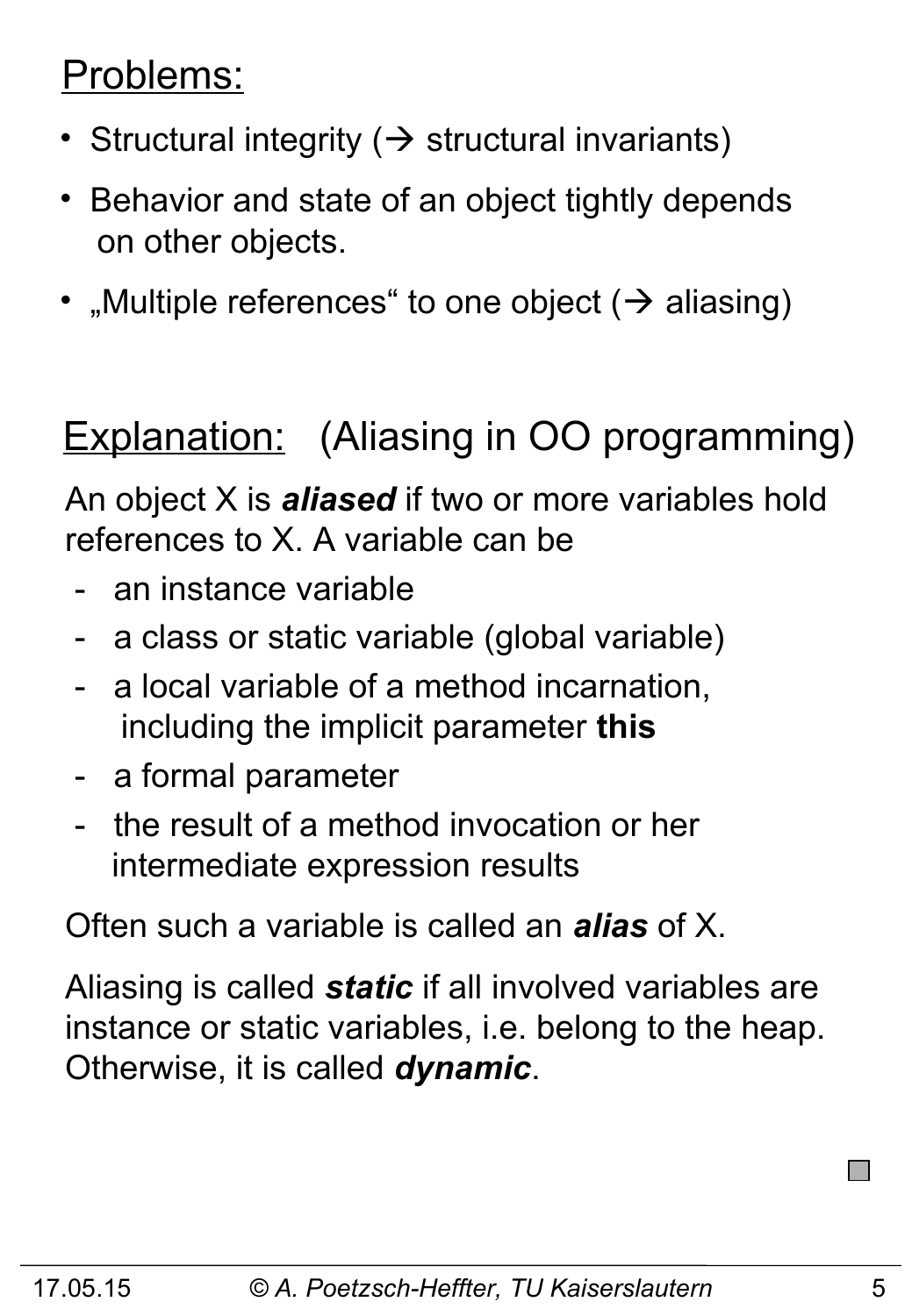### Desirable Aspects of Aliasing:

- Consistent view to shared objects
- Multiple cursors/iterators into object structures
- Time and space efficiency

### Examples: (Desirable aliasing)

- 1. Address objects that capture the address of a person or institution:
	- Several objects may reference an address *A*.
	- If *A* is modified, the referencing objects keep a consistent and up-to-date view.
- 2. Consider a complex tree or graph structure:
	- The structure can be traversed by several iterators.
	- Cursors can point to nodes of current interest.
- 3. Data structures can share objects (e.g. singly linked lists):
	- avoids to copy data structures when they are enlarged or reduced in size;
	- saves a lot of memory space.

 $\Box$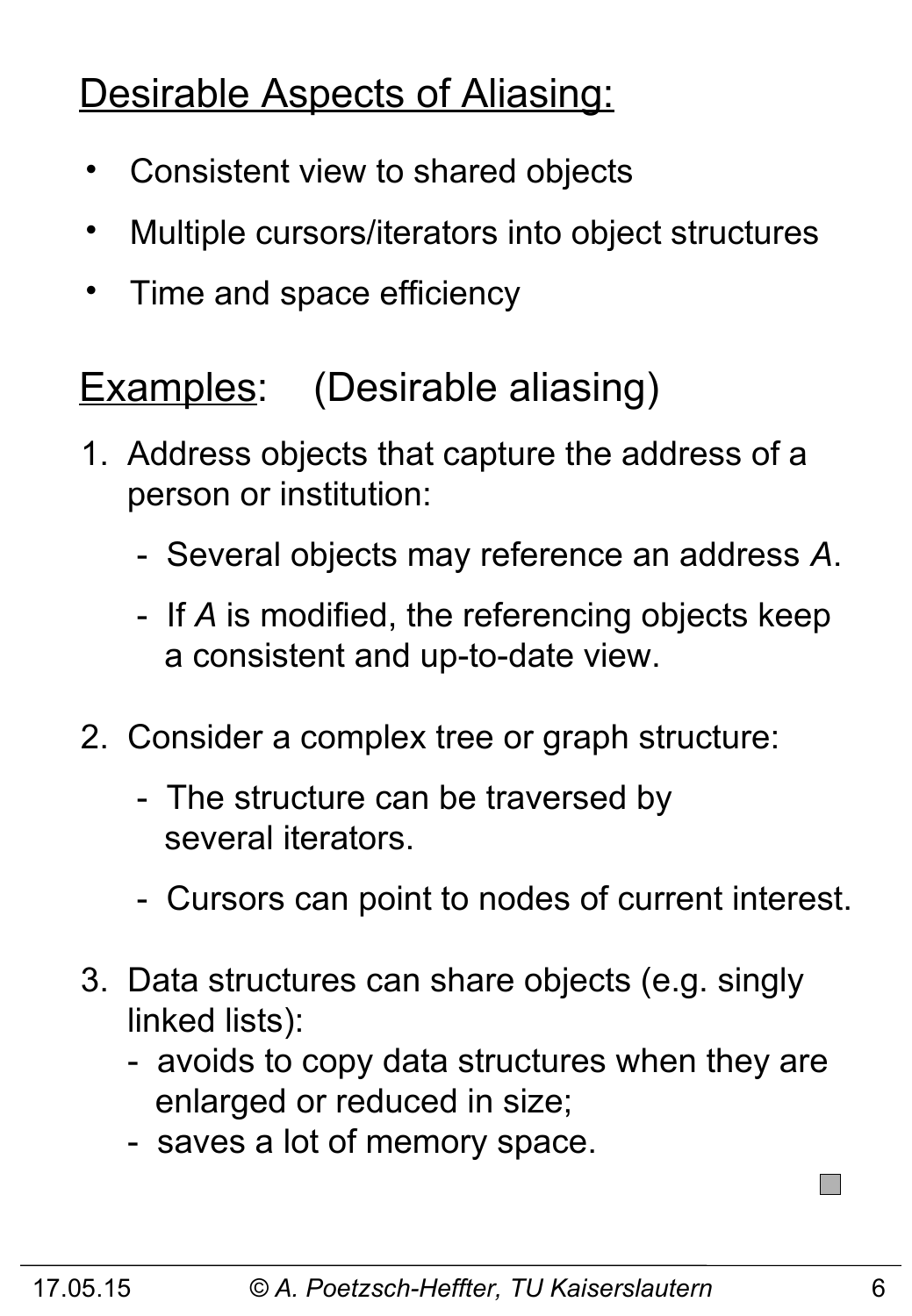### Undesirable Aspects of Aliasing:

- 1. Side-effects may become difficult to understand and control
- 2. Inconsistent access to objects
- 3. Aliases allow to by-pass interface operations
- 4. Optimizations and formal techniques become more complex

### Examples: (Undesirable aliasing)

- 1. Violation of invariants through aliases:
	- A set class uses a list class to implement the collection. Invariant: no duplicates.
	- Alias to the list can lead to invariant violation.
- 2. Inconsistent access:
	- An algorithm reads in different steps the attributes of an address object *X* (name, street, town).
	- Someone else modifies *X* while the algorithm reads its information.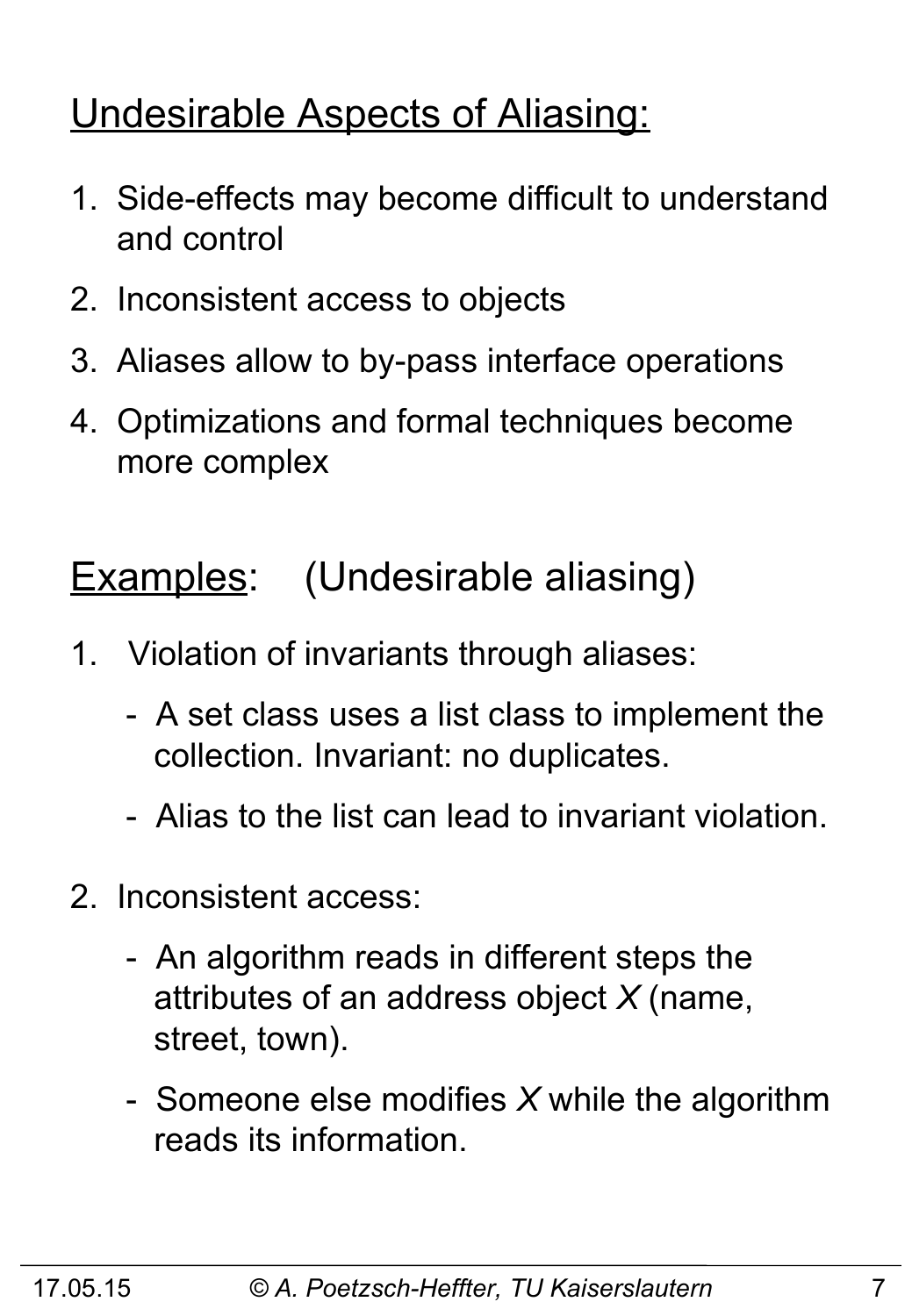3. By-passing interfaces:

Security breach in Java JDK 1.1.1:

- Each Class-object stores array of signers
- Only trusted signers get extended access rights to the host system
- Through *leaking* of the array of signers, a malicious applet can modify the list of signers to get extended rights
- Again, access modifiers cannot prevent the problem, because arrays are mutable

```
private Identity[ ] signers;
…
public Identity[ ] getSigners( ) {
    return signers;
}
```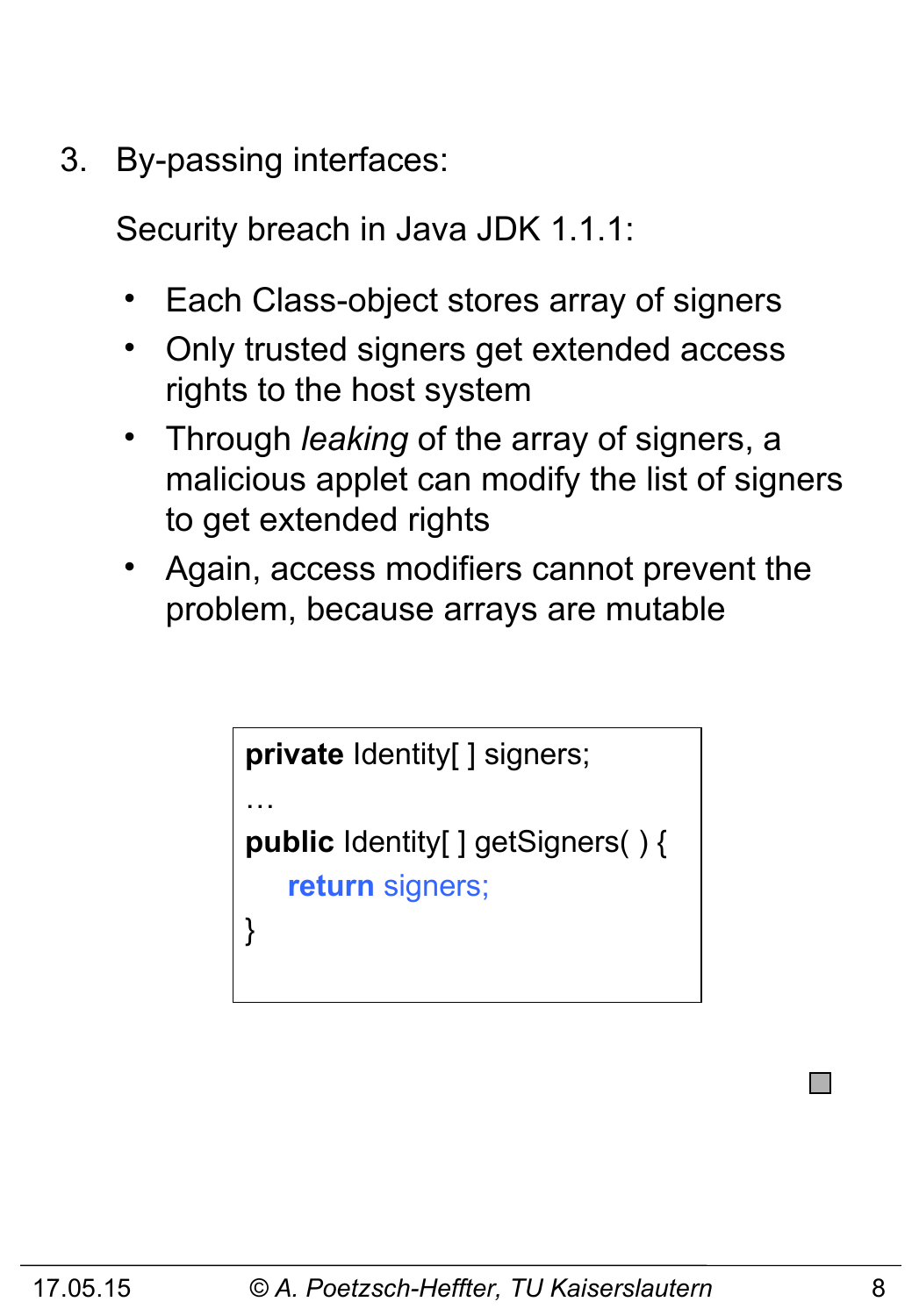### Forms of Alias Creation:

Capturing:

- Capturing occurs when objects are **passed to a data structure and then stored** by the data structure.
- Capturing often occurs **in constructors** (e.g., streams in Java).
- Problem: Alias can be used to **by-pass interface** of data structure.

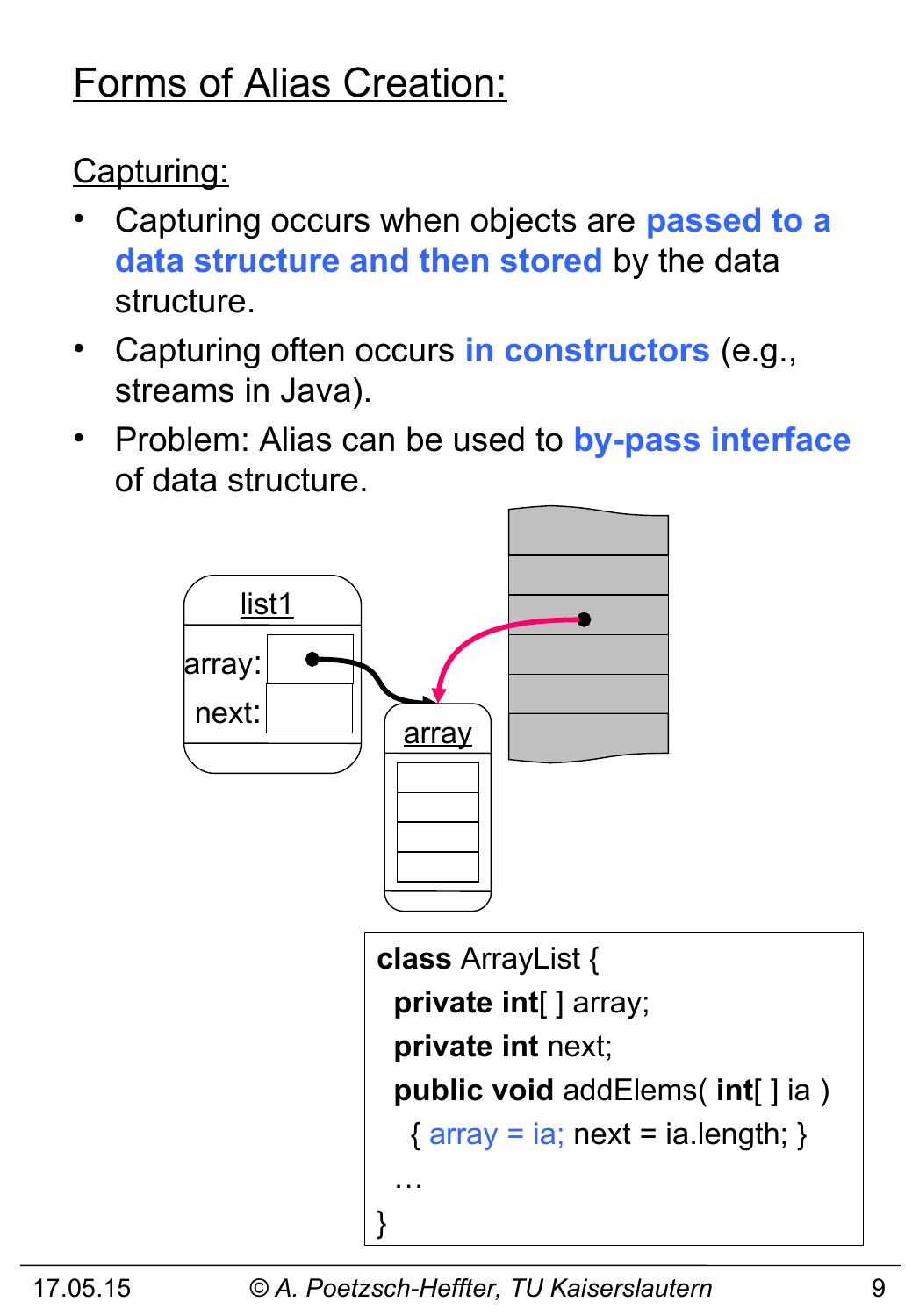### Leaking:

- Leaking occurs when data structure **passes a reference** to an object which is **supposed to be internal** to the outside
- Leaking **often** happens **by mistake.**
- Problem: Alias can be used to **by-pass interface** of data structure.

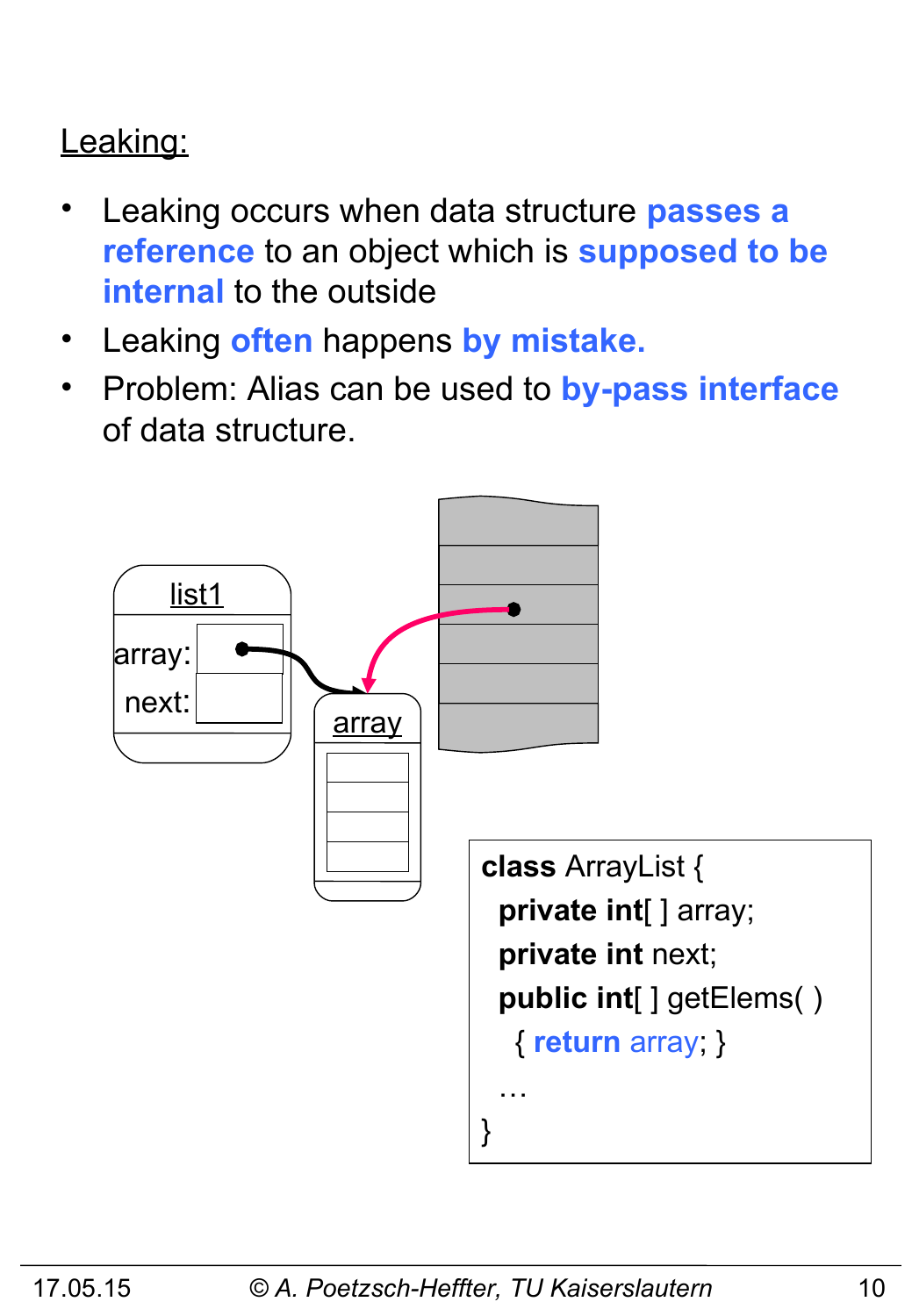General approaches to solve alias problems:

- Support aliasing, but disable modifications (avoids undesirable aspects (1.), (2.) and (4.) from above)
- Control aliasing and access

# **4.2 Immutability**

*Referential transparency* means that the holder of an object reference *R*

- does not have to care about aliases of *R*,
- in particular, cannot observe whether aliases of *R* exist (by using *R*).

Techniques to achieve referential transparency:

- immutability
- uniqueness

# Assumption:

To keep the following definitions simpler, we assume that reading and writing to instance variables of an object *X* can only be done by methods of *X*'s class (possibly inherited methods).

That is, objects can only be observed by method invocation.

 $\sim$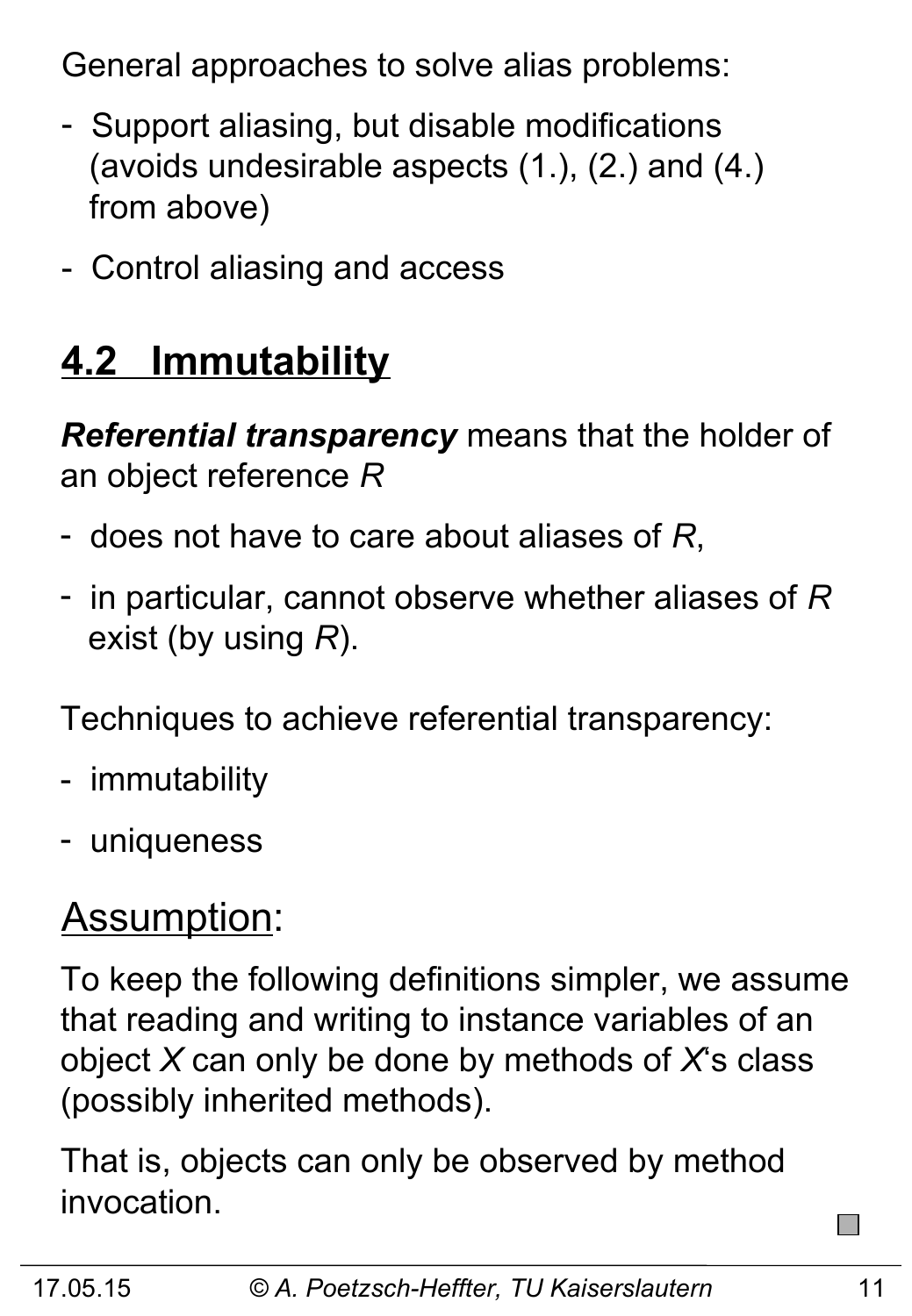### Explanation: (Immutability)

We assume that equality for the primitive types is defined by  $v = -\frac{1}{2}$  and for reference types by some reasonably defined method equals.

An object *X* is called *(observationally) immutable* if after termination of its constructor call any two invocations

*X.m(p1,...,pn)* and *X.m(q1,...,qn)*

with *pi* equals *qi* (1≤ i ≤ n) either

- yield equal results or
- throw equal exceptions or
- both do not terminate.

A *class* C is called *immutable* if all instances of C in any program execution are immutable.

### Remark:

- Immutability is usually defined by prohibiting state changes and dependency of "external" state.
- About 660 concrete classes in Java's standard library are immutable (about 20%)

 $\Box$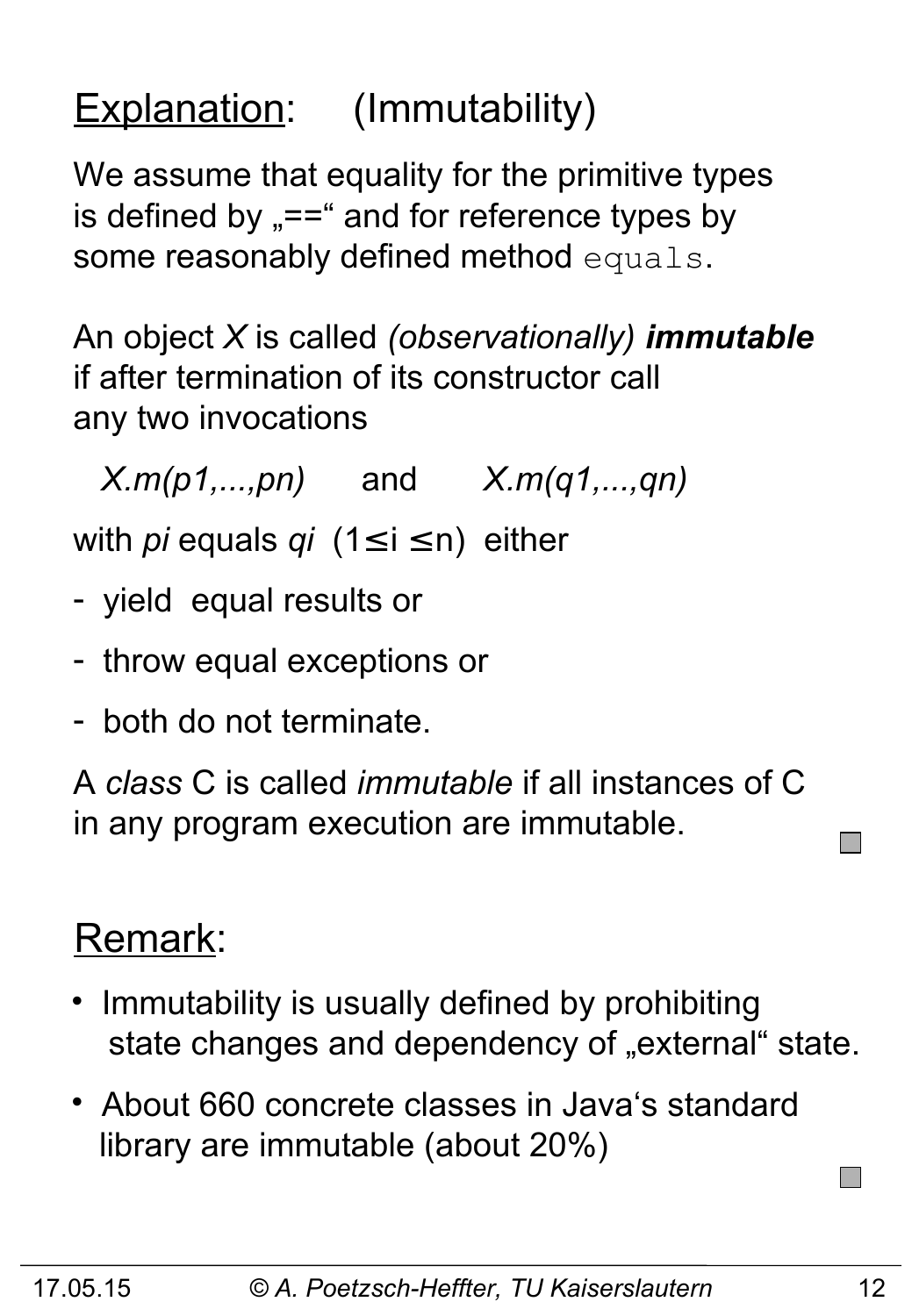# **Examples:** (Immutability)

#### 1. Immutable class:

```
class ImmutableList {
   private int head;
   private ImmutableList tail;
  boolean isempty(){ return tail == null; }
   int head(){
     if( isempty() )
       throw new NoSuchElementException();
     return head;
   }
   ImmutableList tail(){
     if( isempty() )
      throw new NoSuchElementException();
     return tail;
   }
   ImmutableList cons( int i ) {
     ImmutableList aux = new ImmutableList();
    aux.head = i;
    aux.tail = this; return aux;
   } 
   boolean equals( Object that ) {
 ...
   }
}
```
Objects of class ImmutableList are immutable for an appropriate method equals.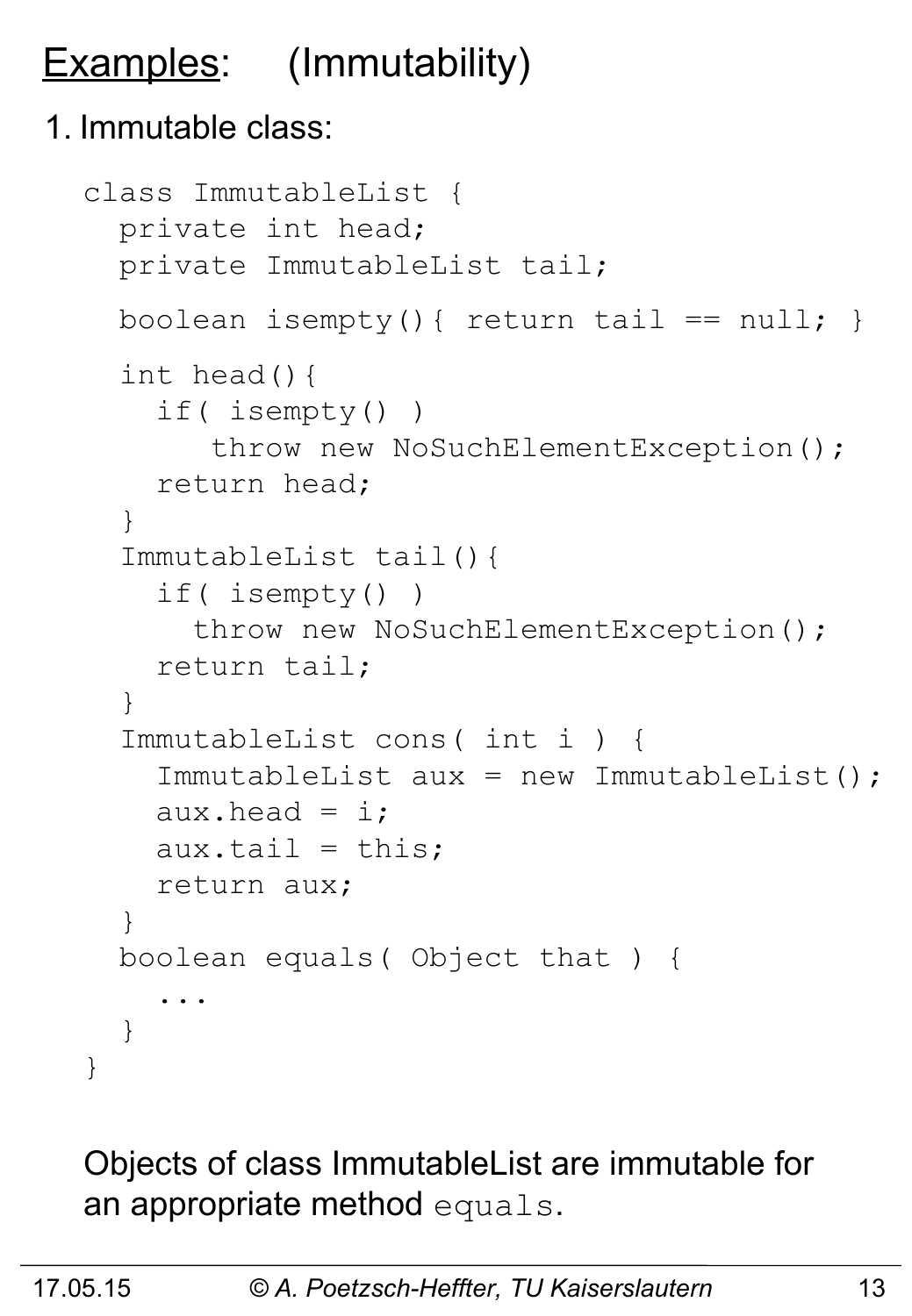```
class ImmutableList { // continued
 ...
  boolean equals( Object that ) {
    if( that == null |) !(that instanceof ImmutableList )
       return false;
    ImmutableList tl = (ImmutableList) that; if( isempty() ) {
       return that.isempty();
     } else if( that.isempty() ) {
       return false;
     } else {
       return ( this.head == that.head )
            && tail().equals( that.tail() );
 } 
   }
}
```
2. Immutability and inheritance:

There may be scenarios in which objects *of type* ImmutableList are not immutable:

```
...
static boolean somemethod( ImmutableList il )
{
    if( !il.isempty() ) {
      return il.head() == il.head();
    } else return true;
}
```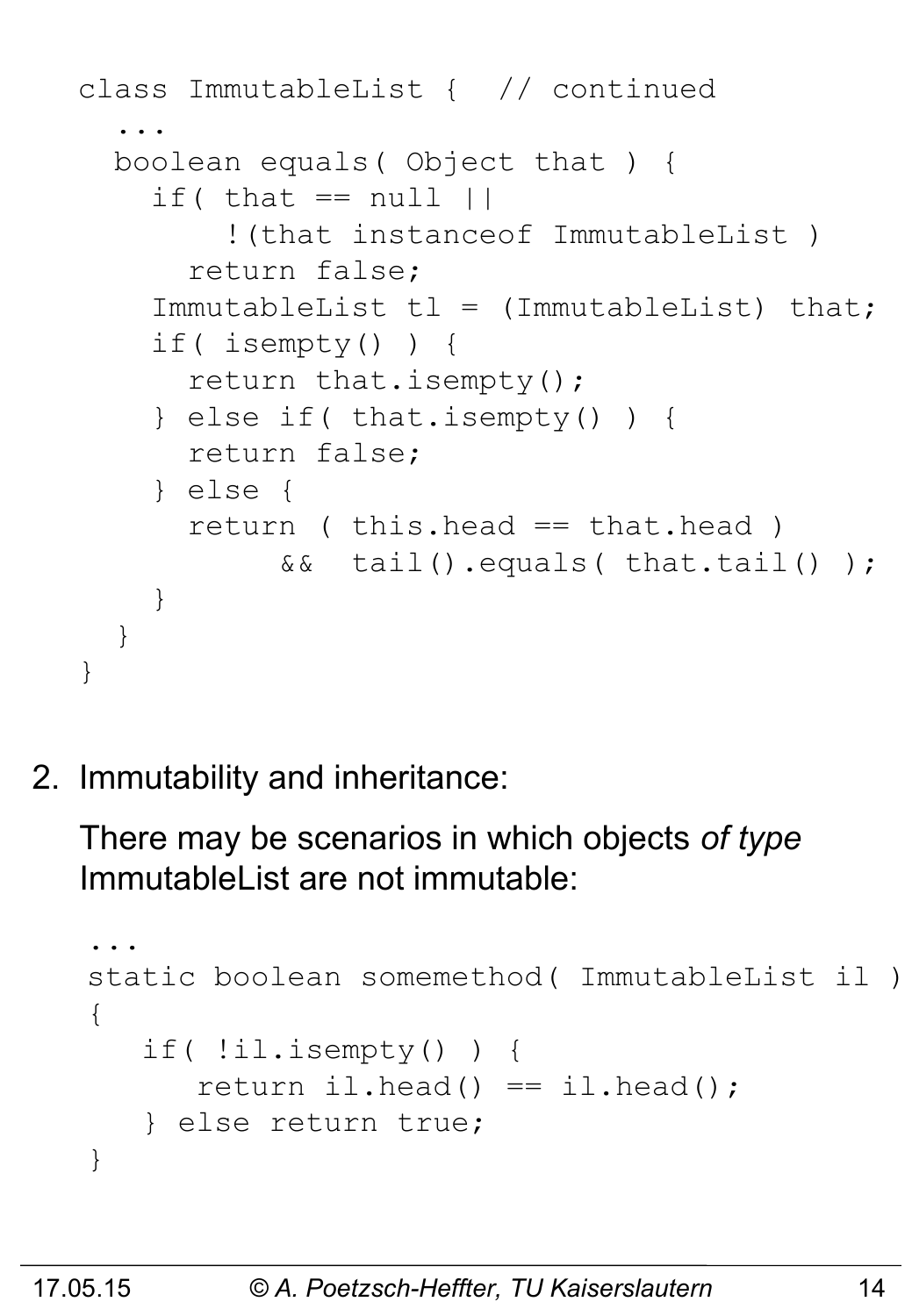```
class NotImmutableList extends ImmutableList
{
    private boolean flag;
    boolean isempty(){ return false; }
    int head(){
      flag = !flag; if( flag ){
          return 7;
       } else return 9;
    }
    ImmutableList cons( int i ) {
       return new NotImmutableList();
    }
}
...
ImmutableList il = new NotImmutableList();
il.cons(7).cons(9);
System.out.println( somemethod(il) );
...
```
The example demonstrates that

 $\rightarrow$  subclasses can breach immutability.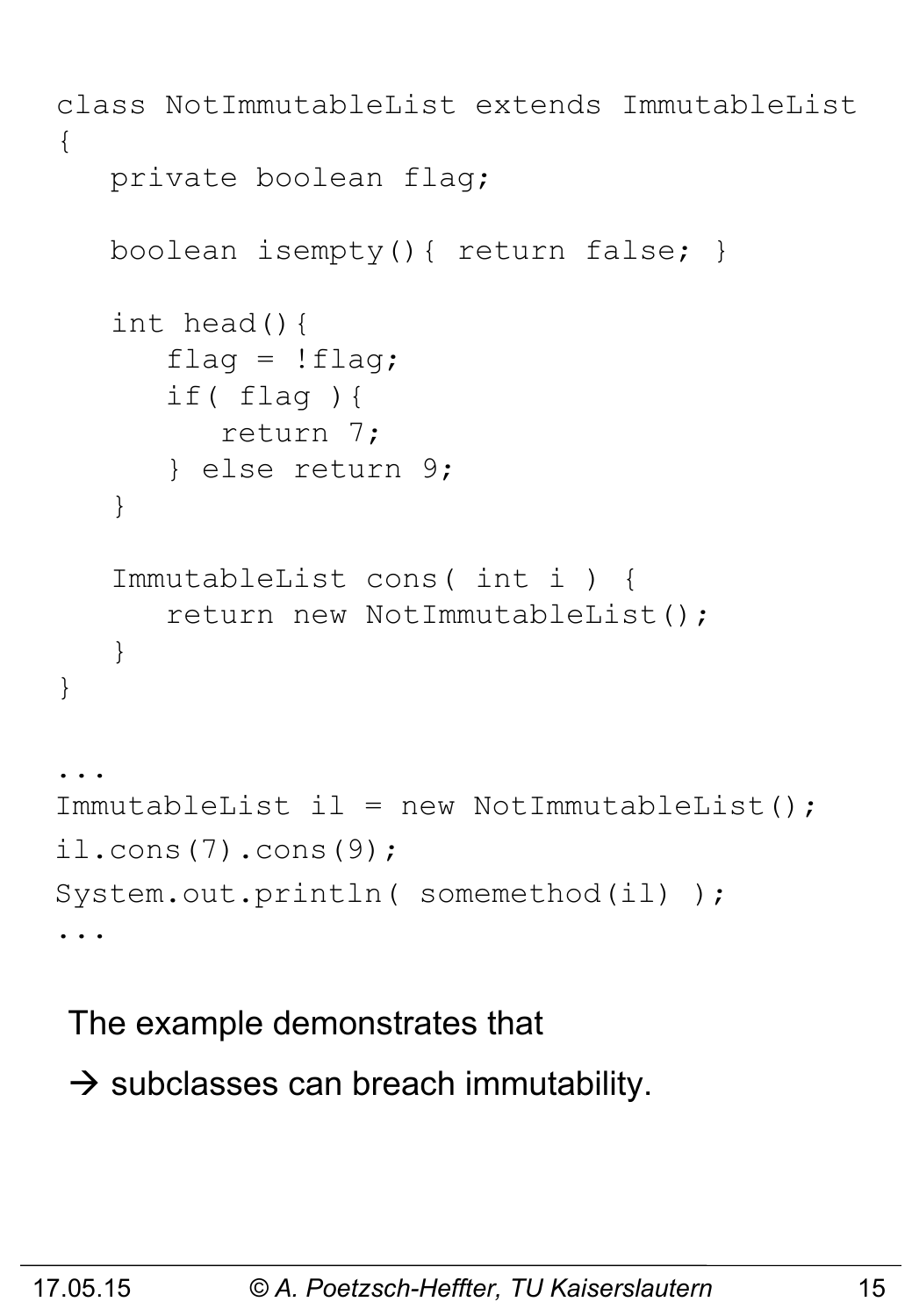3. Immutable objects must not depend on global variables:

```
class Global {
    public static int a = 5;
    public static int getA(){ 
       return a;
    }
}
class Immutable2 {
    public int alwaysTheSame() {
        return Global.getA();
    }
}
```
Immutable2-objects are not immutable!

The example demonstrates that  $\rightarrow$  mutability can depend on global state.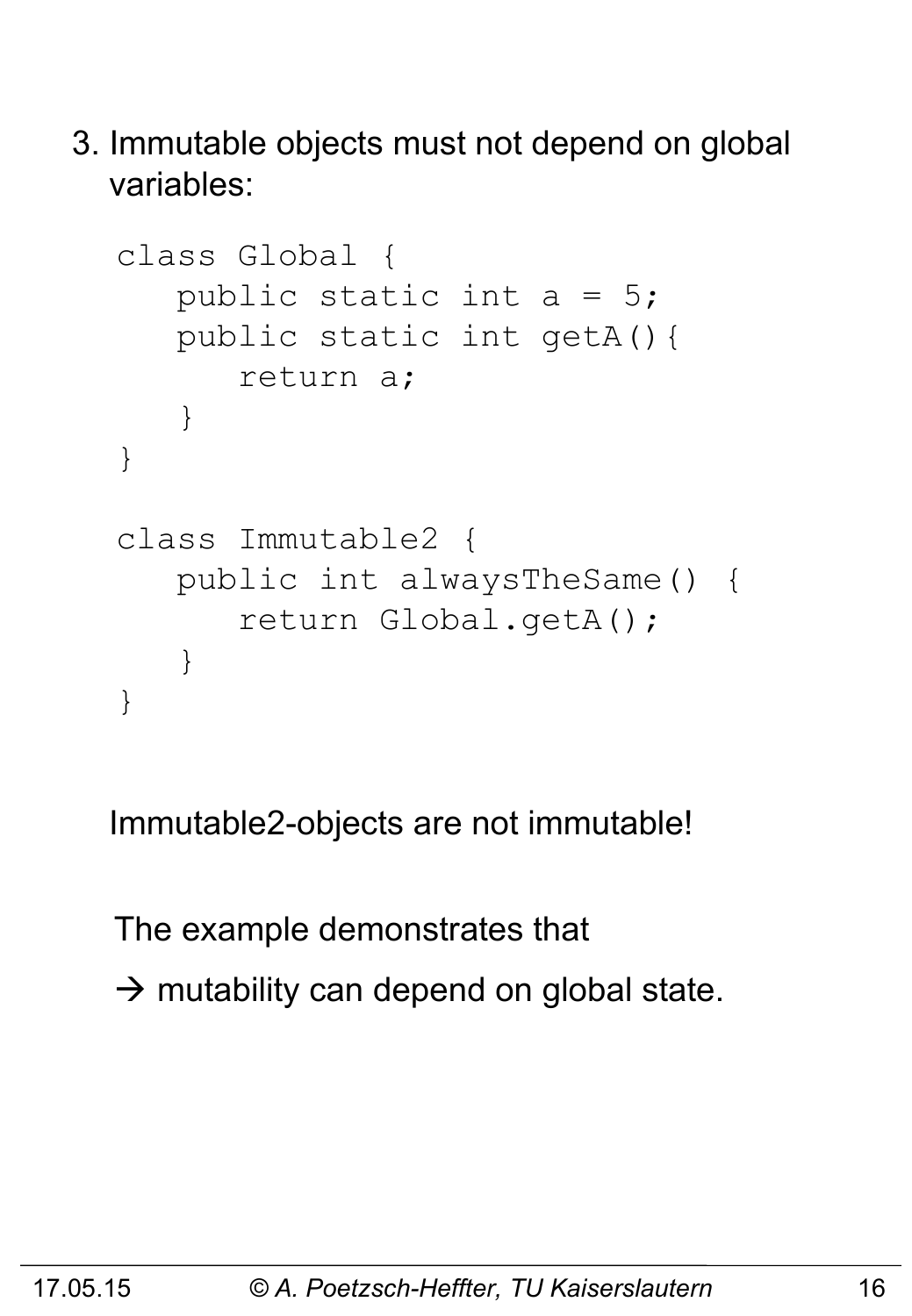4. Immutable objects with varying I/O-behavior:

```
final class Immutable3 {
    private int state;
    public int alwaysTheSame() {
       System.out.println(state++);
       return 47;
    }
}
```
5. Immutable objects where state changes can make sense:

 Typical example: Initialization of instance variables on demand, i.e., not by the constructor, but prior to first use (*memoization*)

### Techniques for Realizing Immutability:

Immutability is implemented using different techniques:

- Access and inheritance restrictions
- Immutable state (local and reachable state)
- Prohibition of access to global state (direct or via methods)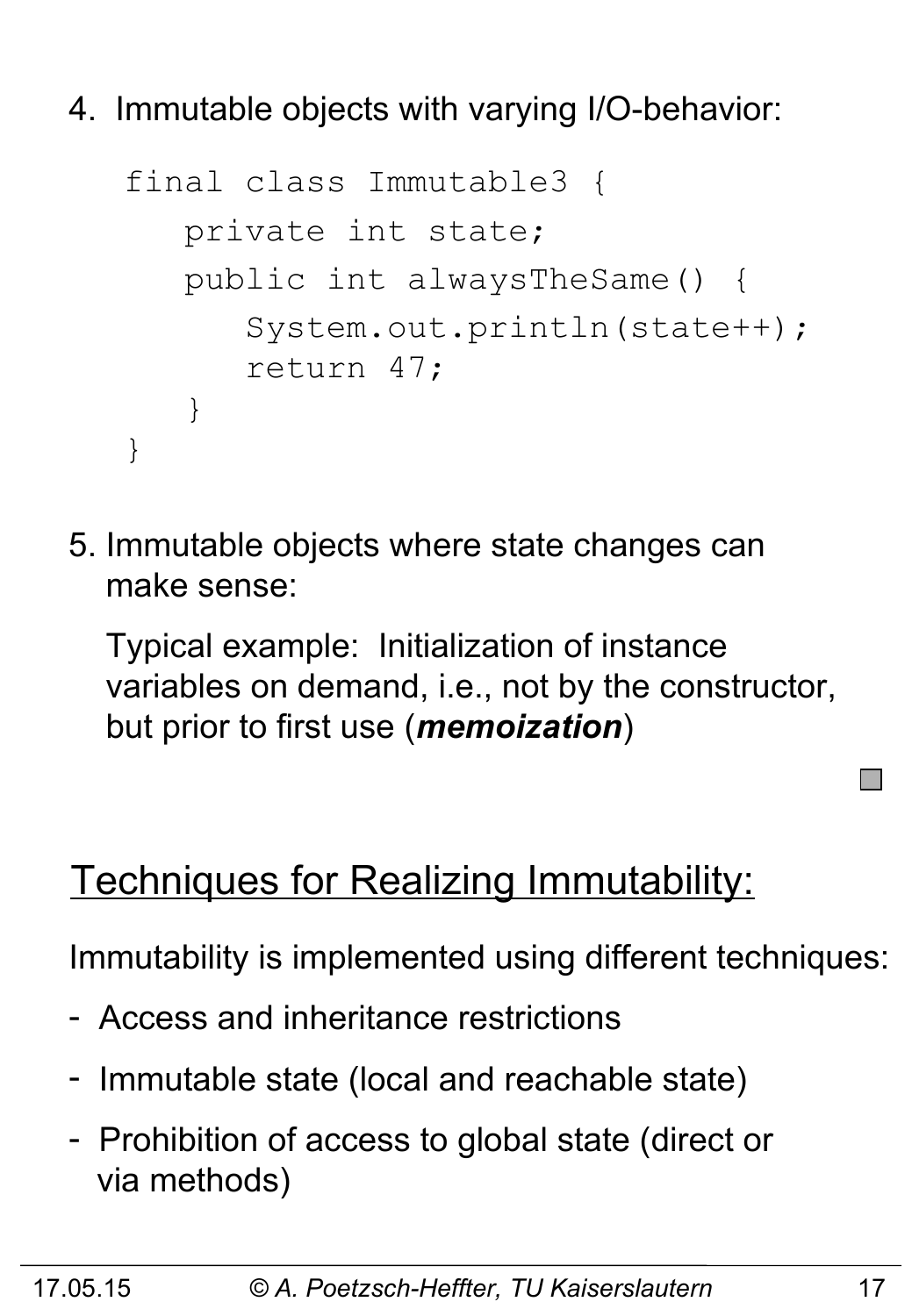Sufficient criteria for immutability of an object *X*:

- Instance variables of *X* cannot be modified after termination of its constructor.
- $\bullet$ X is not exposed during construction.
- Objects referenced by *X* are immutable according to these criteria.
- Constructors can only take immutable objects as parameters.
- Methods do not depend on global variables, i.e.,
	- They do not access global variables.
	- They do not invoke methods that depend on global variables.
- Methods do not create new objects.

### Remarks:

- The above criteria are still difficult to check:
	- It is difficult to show that no modifications can occur.
	- Inheritance has to be controlled.
- Classes like String are (almost) immutable, although they modify the state and do not satisfy the above criteria.
- Restricted forms of immutability can be checked by tools.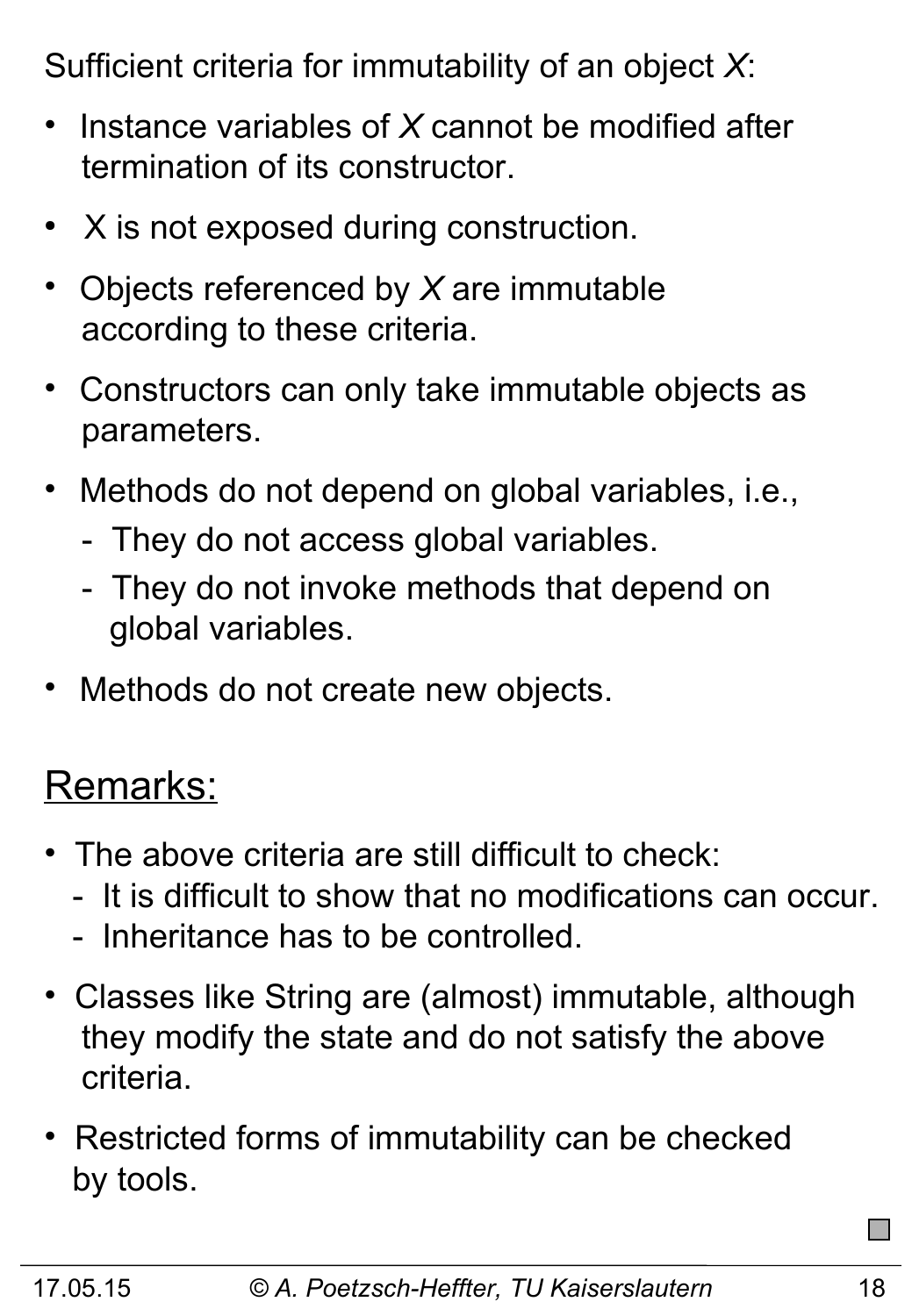### **4.3 Alias Control and Encapsulation**

### Explanation: (Alias control, encapsulation)

Techniques for *alias control* avoid or alleviate alias problems by preventing certain forms of aliasing and by guaranteeing structural invariants.

Implementation techniques for alias control are:

- Alias modes
- Access restrictions
- Read-only references/methods
- Encapsulation

*Encapsulation techniques* structure the state space of executing programs in a way that allows

- to guarantee data and structural consistency by
- establishing *boundaries* / *capsules* with well-defined interfaces.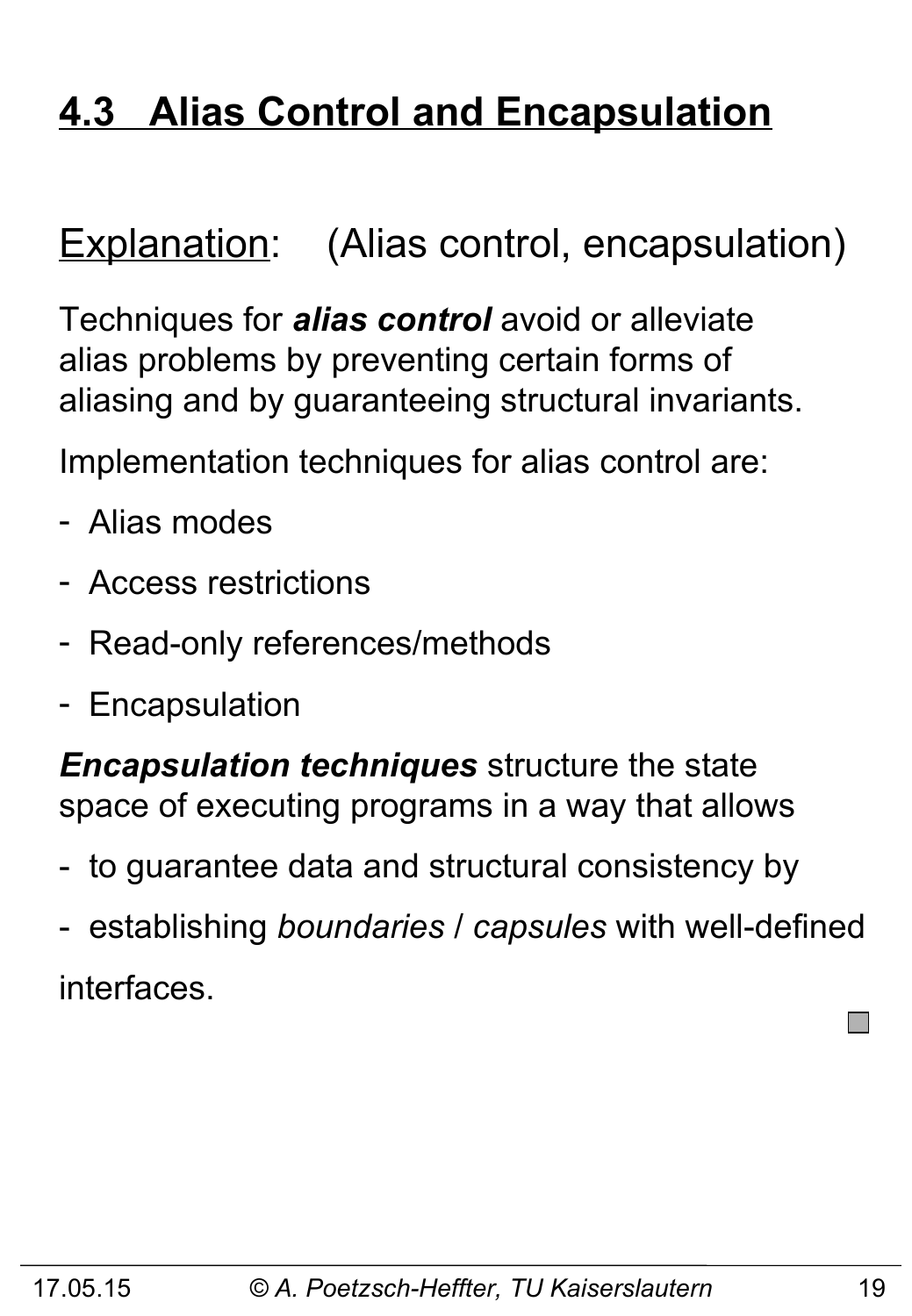Alias control and encapsulation techniques are another approach to reduce aliasing problems:

- 1. Side-effects are simpler to control.
- 2. Consistent access to objects can be achieved.
- 3. By-passing of interface operations can be avoided

Overview:

- Notions of alias control
- Type-based encapsulation

### **4.3.1 Notions of Alias Control**

We need **better control** over the objects in an object structure to avoid aliasing problems.

Approach: *Alias modes*:

- Define **roles** of objects in object structures
- Assign a tag (**alias mode**) to every expression to indicate the role of the referenced object
- Impose **programming rules** to guarantee that objects are only used according to their alias modes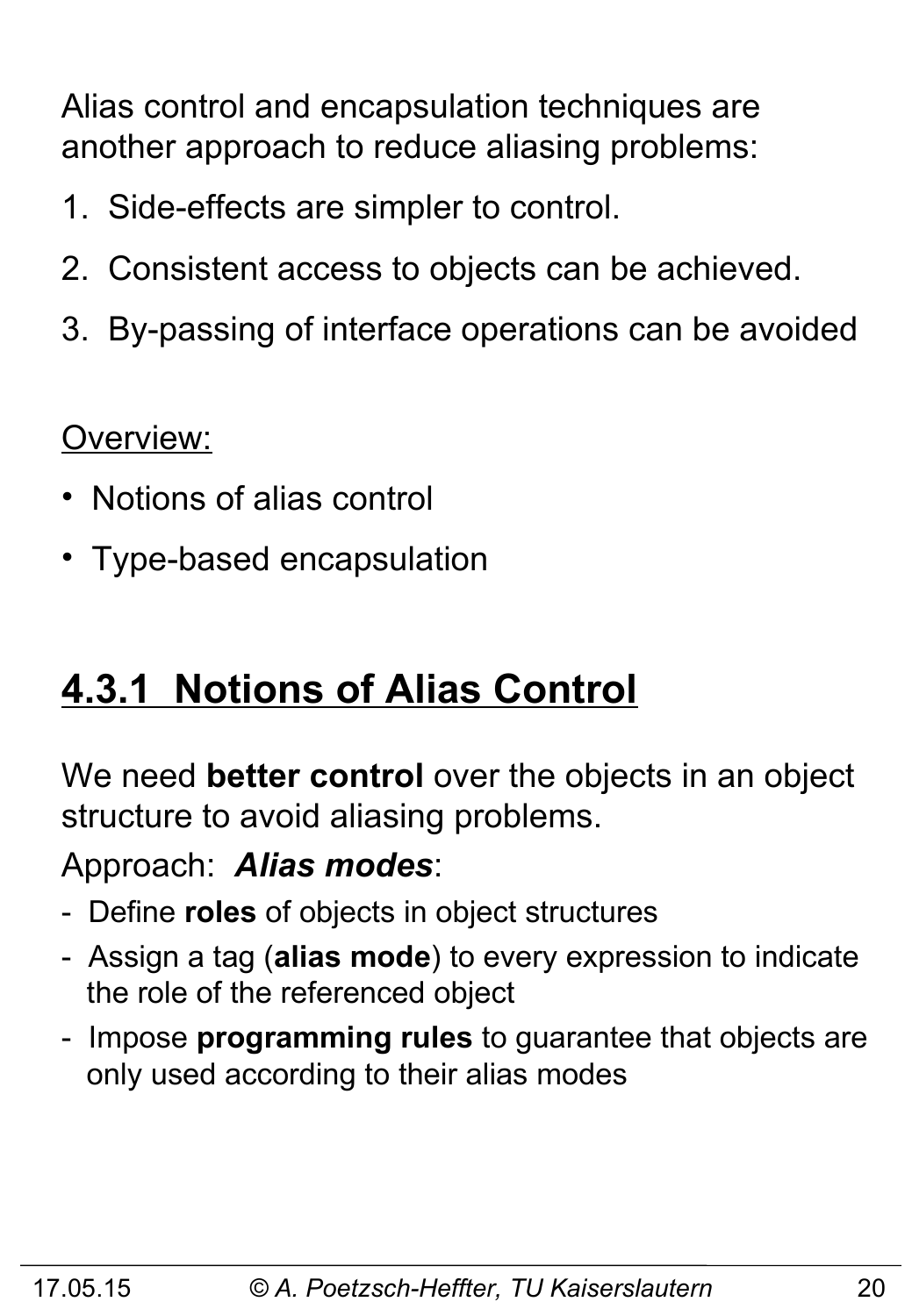### Roles in Object Structures:

- • **Interface objects** that are used to access the structure
- •Internal **representation** of the object structure
- • **Arguments** of the object structure

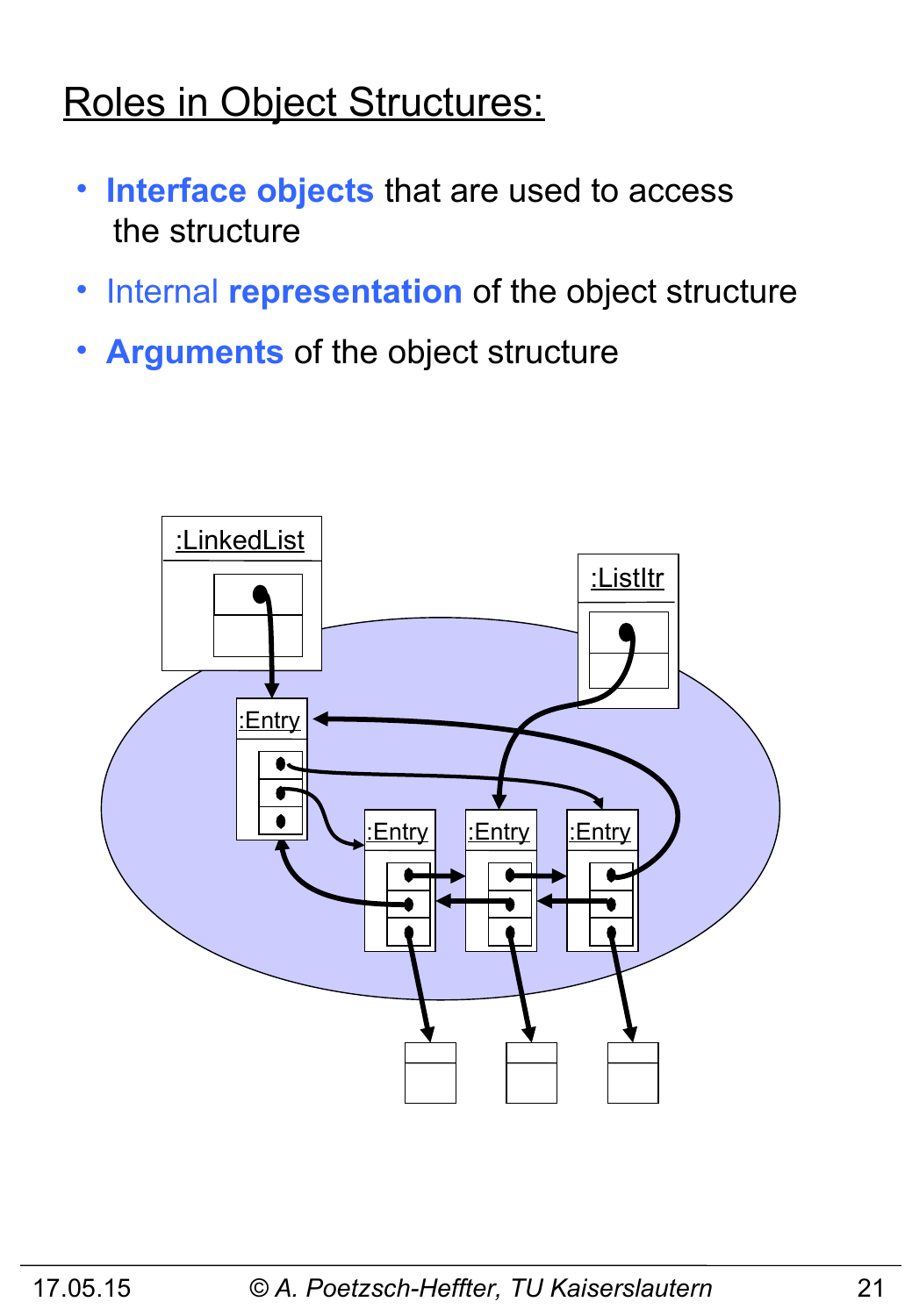#### 1. Interface objects (default mode):

- Interface objects are used to **access the structure**
- Interface objects can be **used in any way** objects are usually used (passed around, changed, etc.)

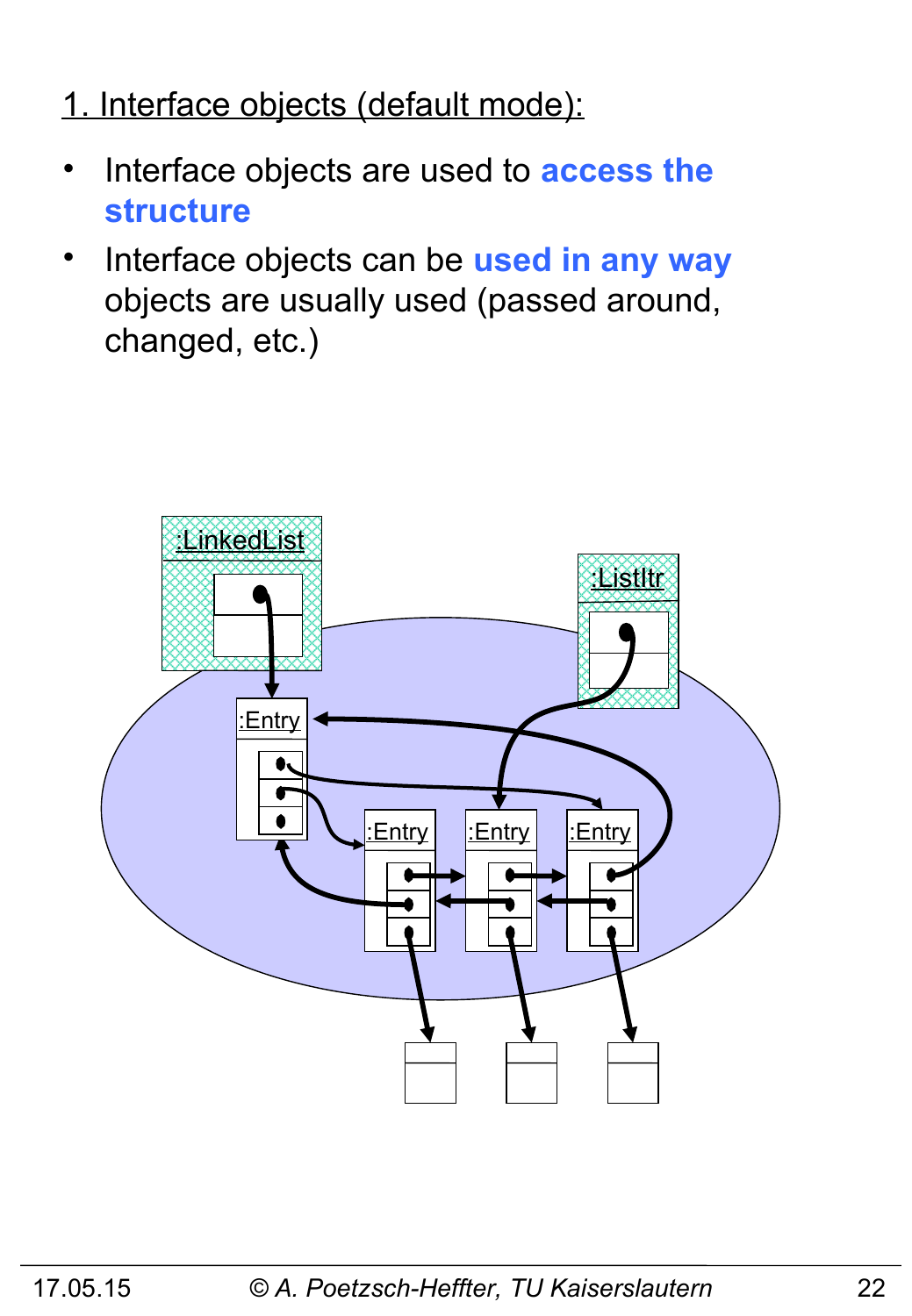- 2. Representations (rep mode):
	- Expressions with mode "rep" hold references to the **representation** of the object structure
	- Objects referenced by rep-expressions can  **be changed**
	- Rep-objects **must not be exported** from the object structure

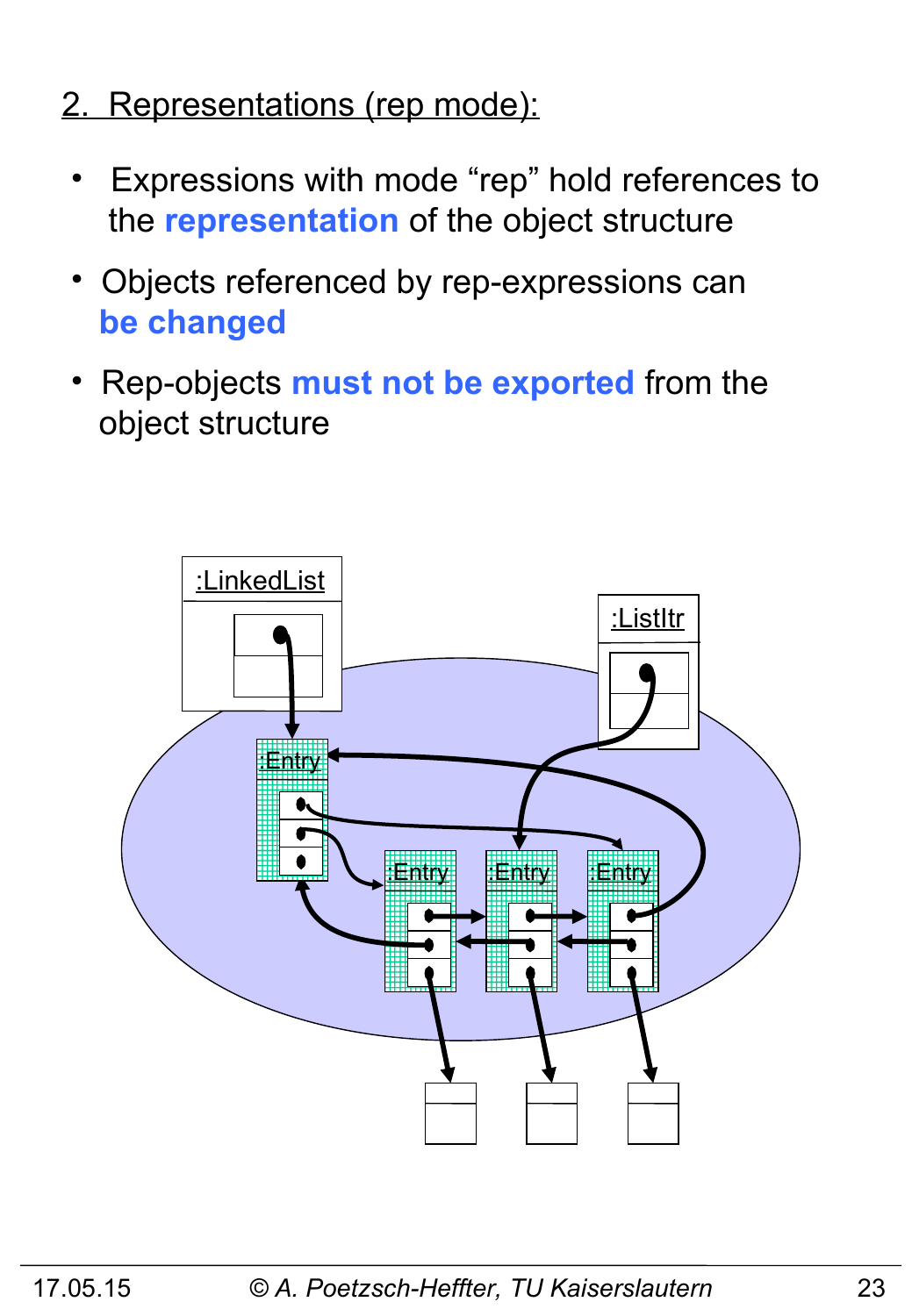- 3. Arguments (arg mode):
- Expressions with mode "arg" hold references to  **arguments** of the object structure.
- Objects **must not be changed** through arg references.
- Arg-objects can be **passed around** and aliased freely.

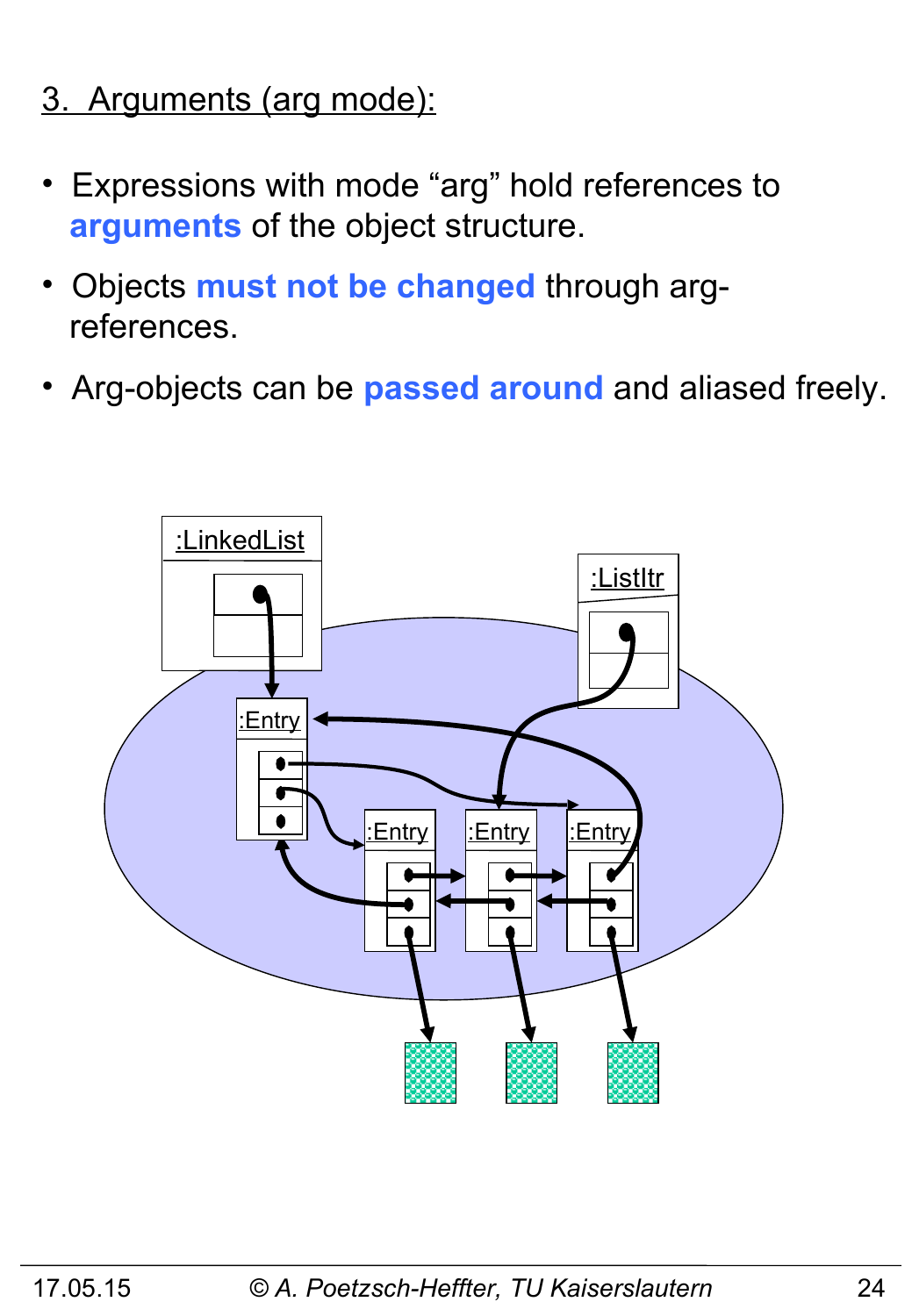Meaning of alias modes:

- Alias modes describe the role of an object relative to an interface object
- Informally: references with
	- **default mode** stay in the same bubble
	- **rep-mode** go from an interface object into its bubble
	- **arg-mode** may go to any bubble.



17.05.15 *© A. Poetzsch-Heffter, TU Kaiserslautern* 25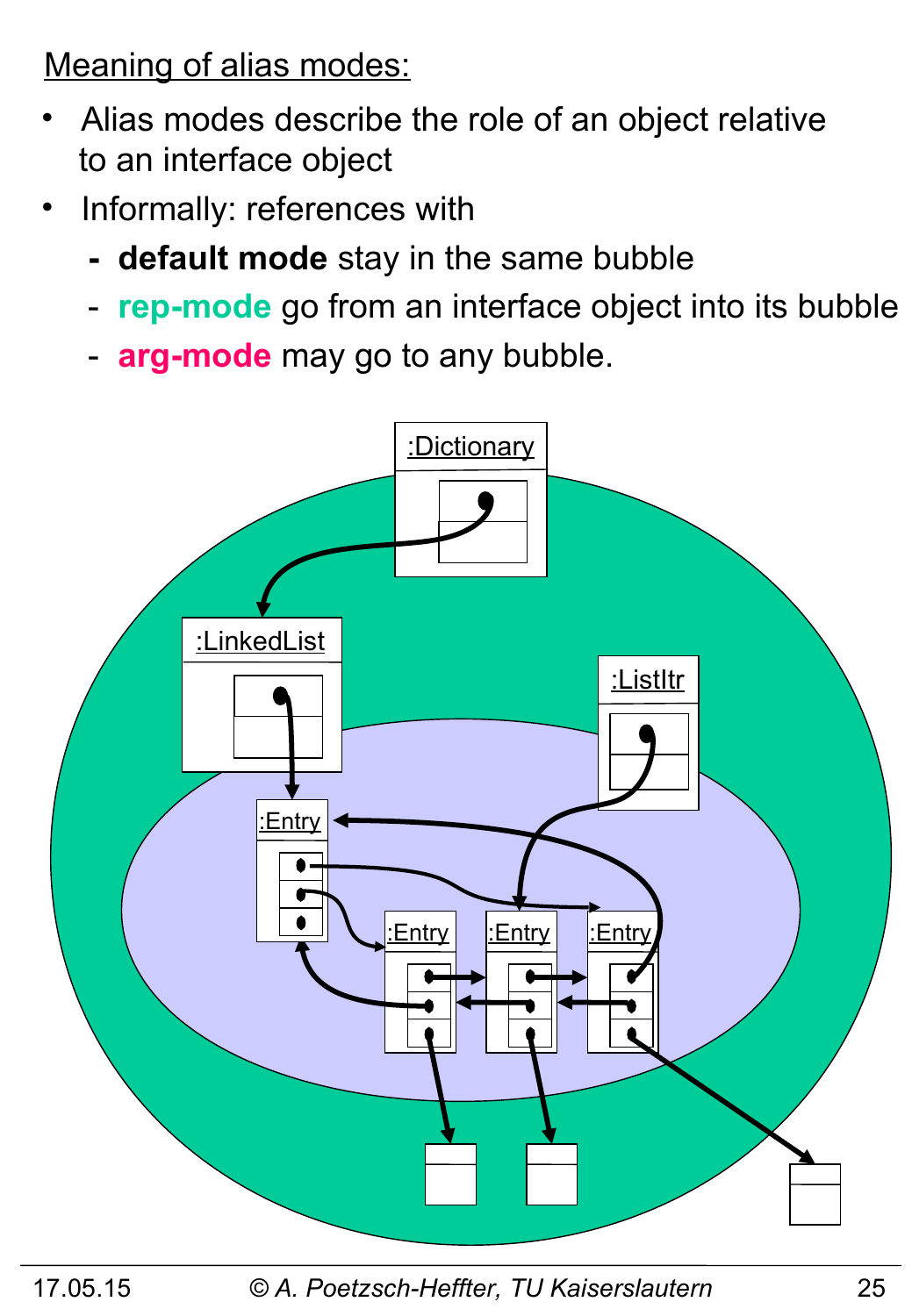### Example: (Alias modes as annotations)

In programs, alias modes can be expressed by comments/annotations tagging types:

```
class LinkedList {
 private /* rep */ Entry header;
  private int size;
  public void add( /* arg */ Object o ) { 
   \frac{1}{2} rep \frac{*}{2} Entry new E =
       new /* rep */ Entry( o, header, header.previous );
    … }
}
```

```
class Entry {
  private /* arg */ Object element;
  private Entry previous, next;
  public Entry( /* arg */ Object o, Entry p, Entry n ) { … }
}
```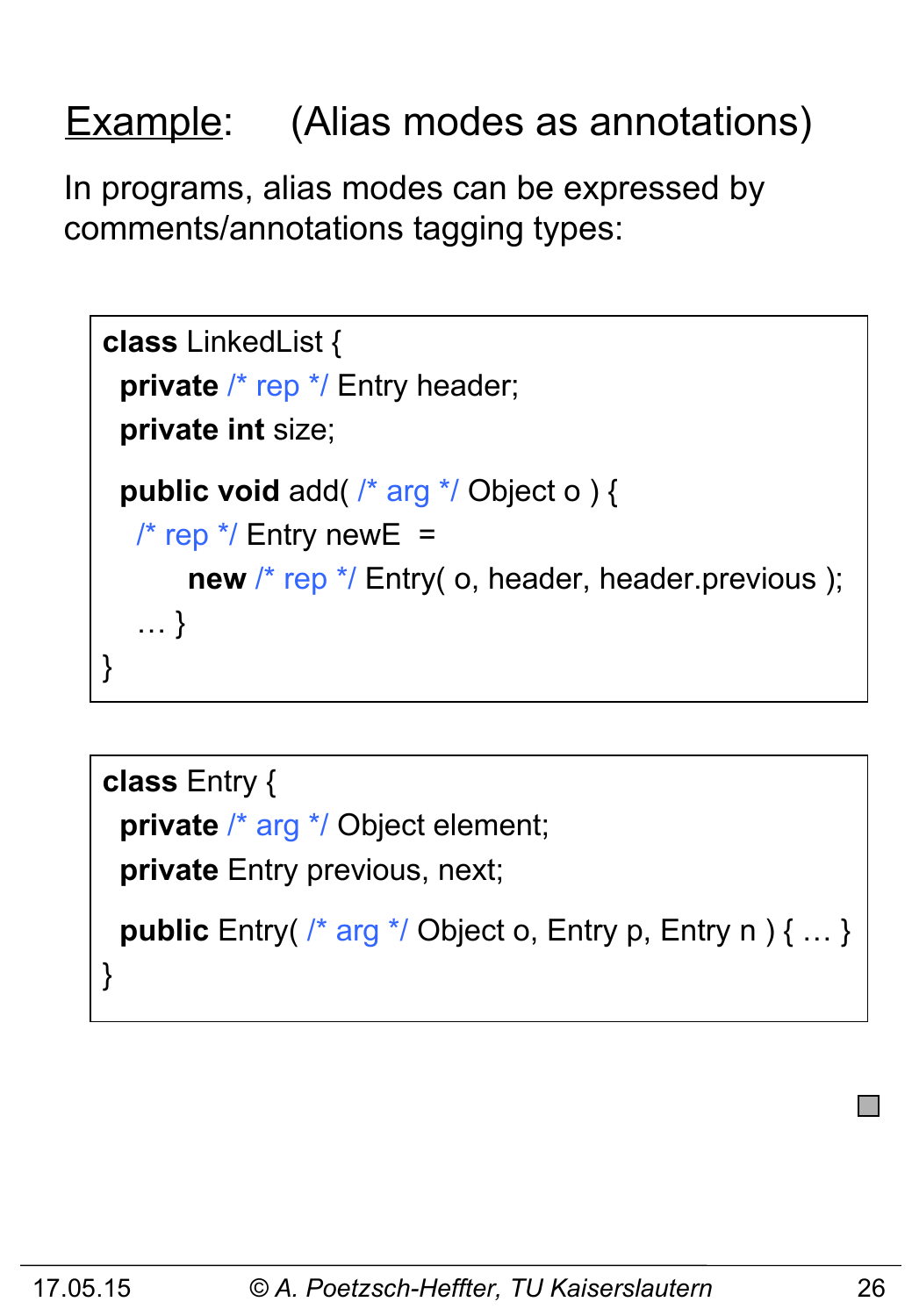### Programming Discipline (simplified):

### **Rule 1: No role confusion**

- Expressions with one alias mode must not be assigned to variables with another mode

#### **Rule 2: No representation exposure**

- rep-mode must not occur in an object's interface
- Methods must not take or return rep-objects
- Fields with rep-mode may only be accessed on **this**

### **Rule 3: No argument dependence**

- Implementations must not depend on the state of argument objects

The following examples illustrate these rules.

Literature:

J. Noble, J. Vitek, J. M. Potter: Flexible Alias Protection. ECOOP '98

D. Clarke, J. Noble, T. Wrigstad: Aliasing in Object-Oriented Programming. LNCS 7850; Springer-Verlag, 2013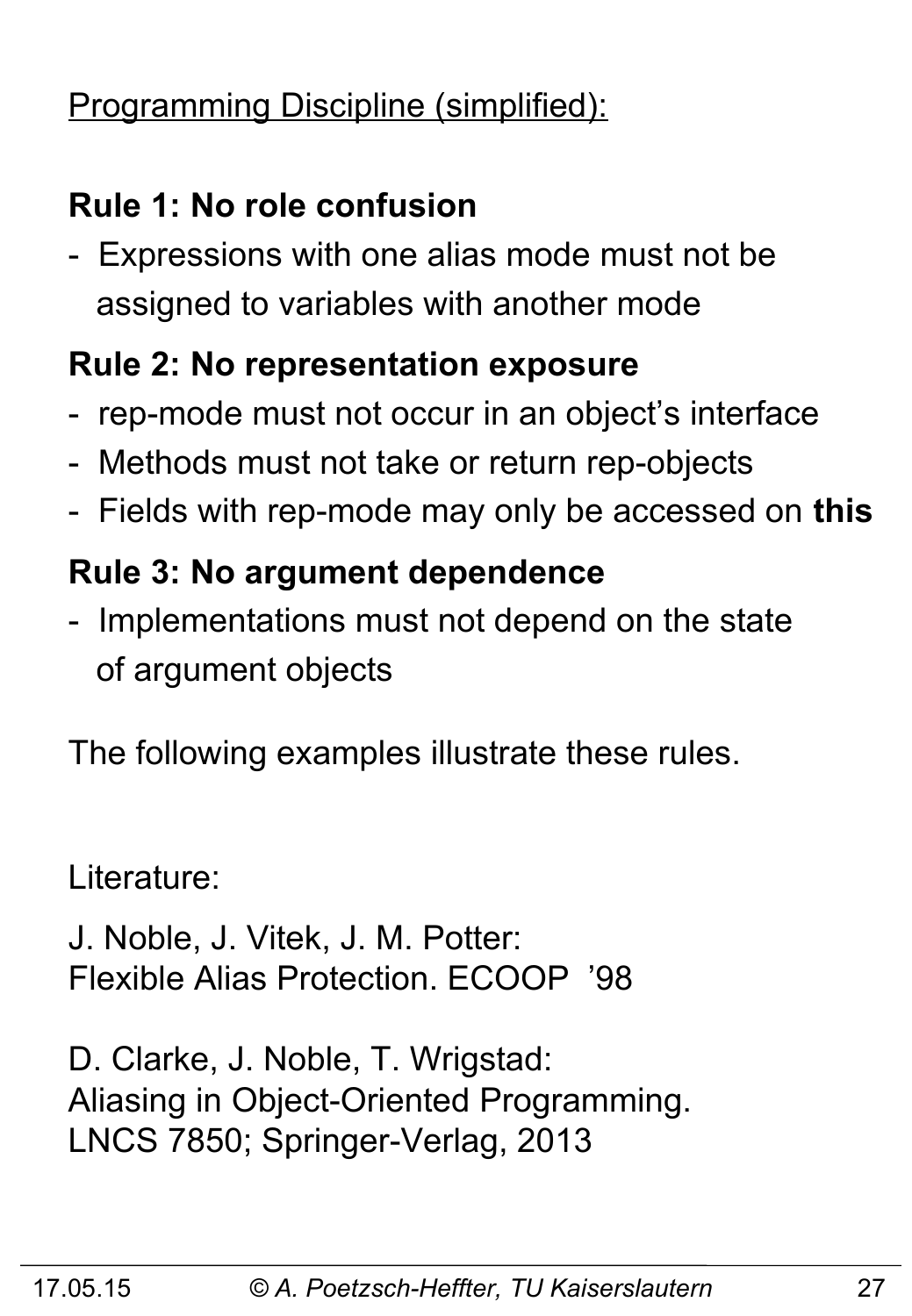# Example: (Role confusion)

- Array is **internal representation** of the list
- Method addElems **confuses alias modes**

```
class ArrayList {
  private /* rep */ int[ ] array;
  private int next;
  public void addElems( int[ ] ia ) {
  array = ia; next = ia.length;
  }
 …
}
```
Clean solution requires **array copy:** 

```
public void addElems( int[ ] ia ) {
  array = new /* rep */ int[i] ia.length ];
   System.arraycopy (ia, 0, array, 0, ia.length );
   next = ia.length;
 }
```
I II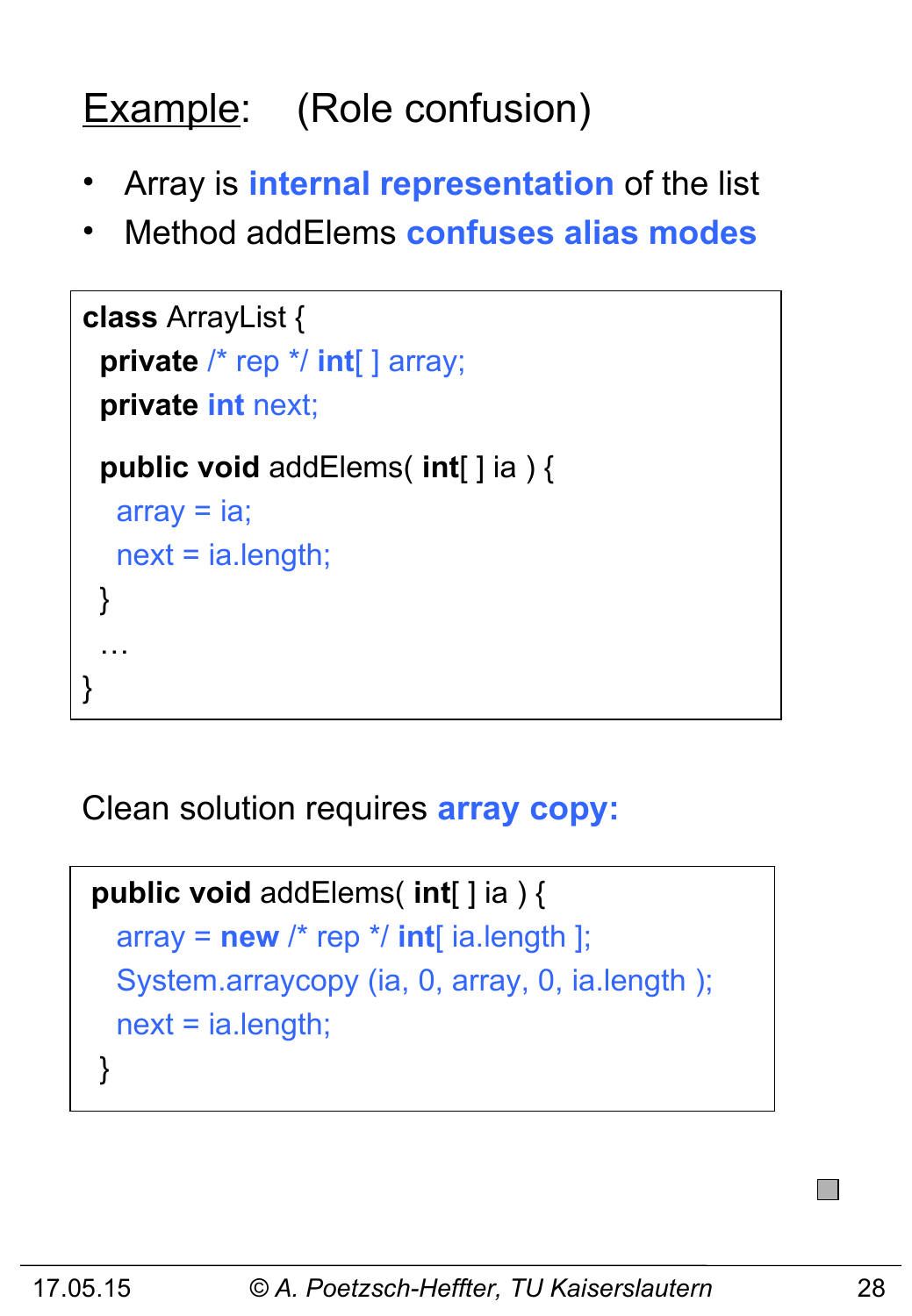### **Example:** (Representation exposure)

- Rep-objects can only be referenced
	- by their interface objects
	- by other rep-objects of the same object structure
- Rep-objects can only be modified
	- by methods executed on their interface objects
	- by methods executed on rep-objects of the same object structure
- Rep-objects are **encapsulated** inside the **object structure**

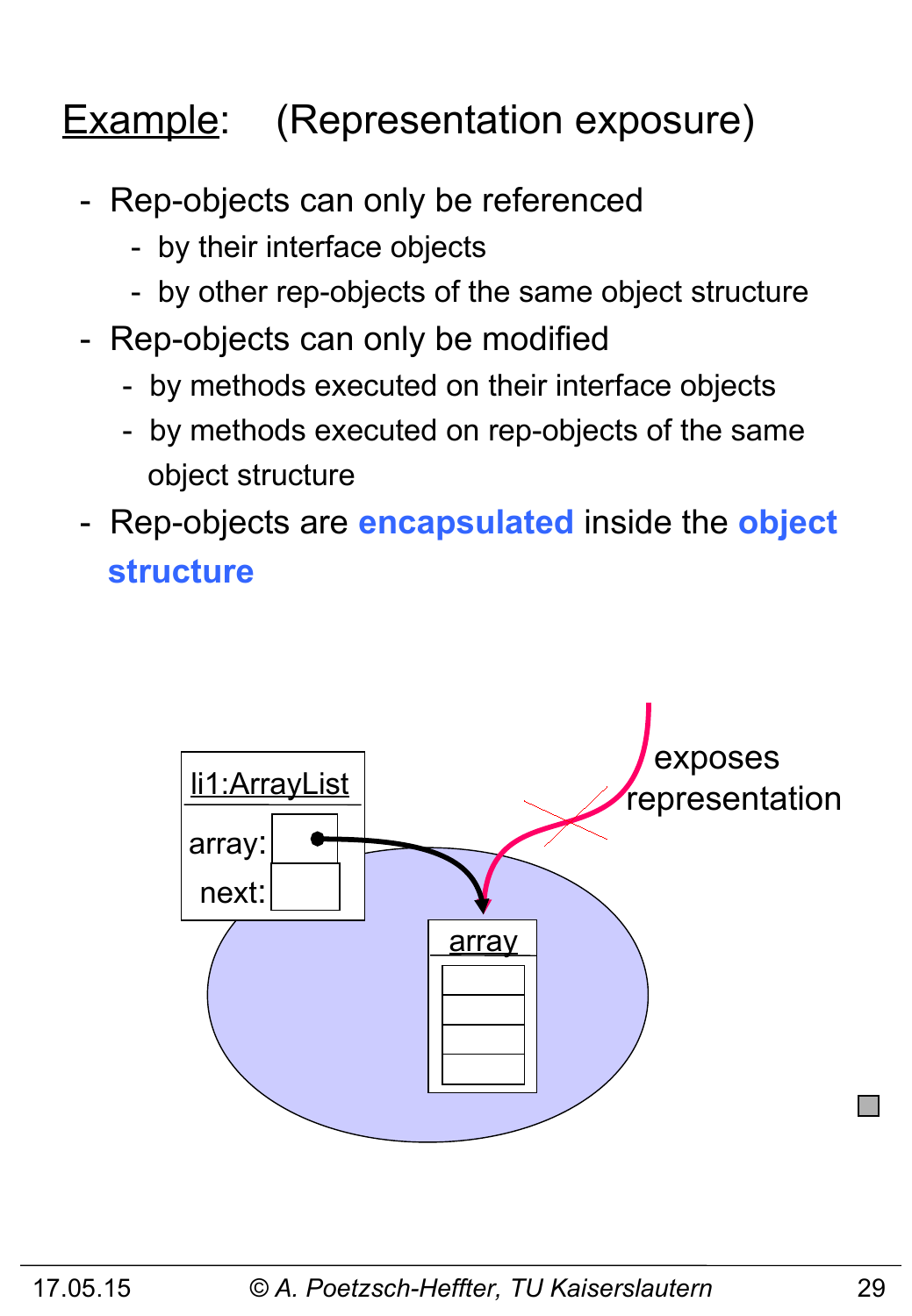```
Example: (Argument dependencies)
class Task {
    int prio;
     ...
}
class PriorityQueue {
  Vector tasks = new Vector();
   /*@ invariant 
     @ (\forall int i,j; 
     @ 0<=i && i<j && j<tasks.size();
     @ tasks.get(i).prio <= 
     @ tasks.get(j).prio );
    \theta \star / void insertTask(/*arg*/ Task t ){...}
   Task nextTask(){
      return 
        (Task) tasks.get(tasks.size()-1);
} }
```
PriorityQueue depends on the prio-attribute of the Task-arguments.

Modifying the attribute could violate the invariant of priority queues and cause malfunction of nextTask.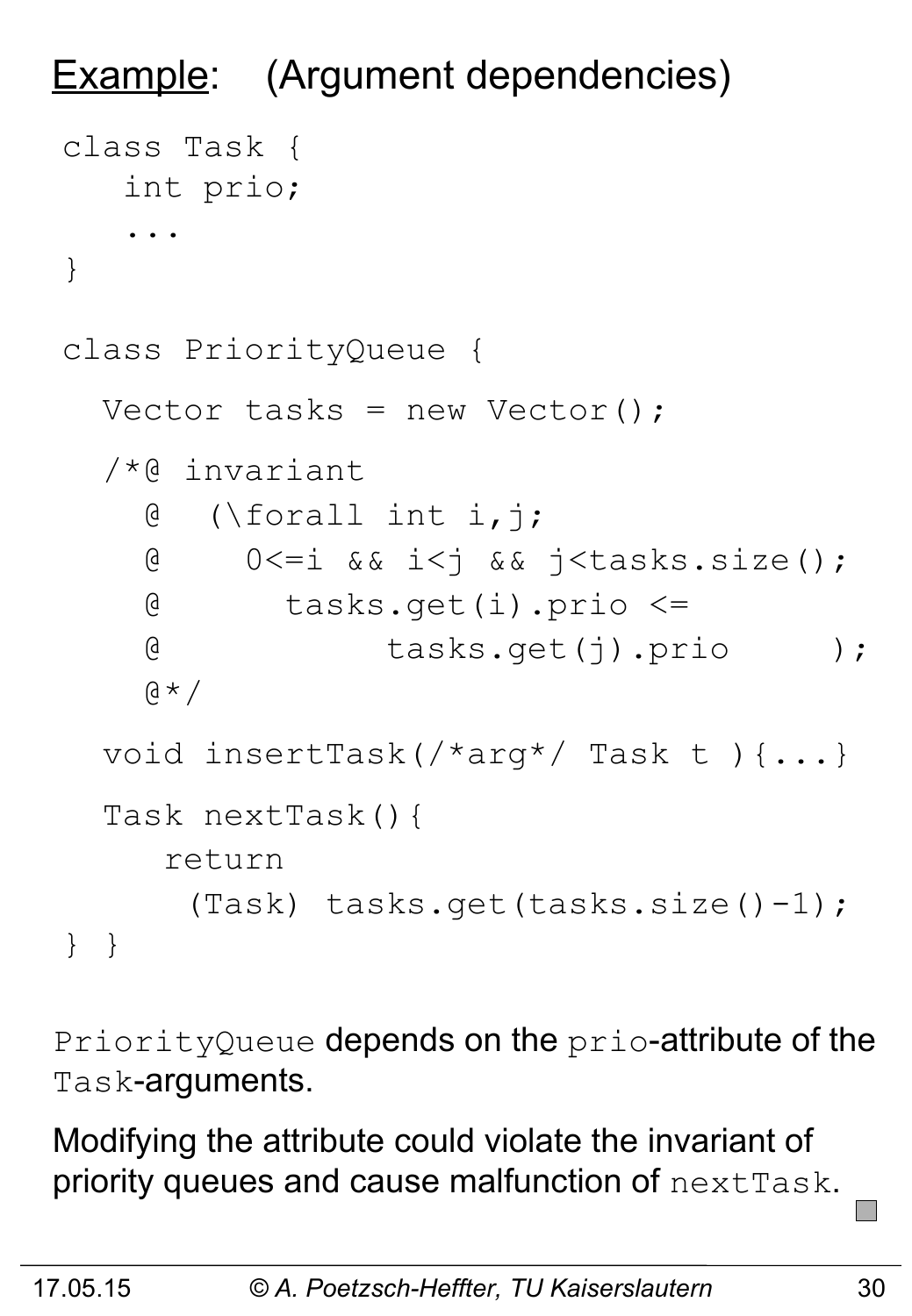### **4.3.2 Type-based Encapsulation**

Type systems can be used to guarantee encapsulation invariants:

- Encapsulation at the package level: *confined types*
- Further structuring techniques

### **Encapsulation at the Package Level:**

### Goal:

Guarantee that objects of particular type can only be accessed and manipulated by the classes of one package.

### Approach:

- 1. Consider a package P as a capsule containing the objects of the classes in P. The capsules are disjoint.
- 2. Mark a type T (interface/class) of P as *confined*  if objects of type T should only be manipulated by program code in P. We say as well that these objects are confined.
- 3. Define rules guaranteeing that references of confined objects of P are only stored in instance variables, parameters and local variables of objects of P.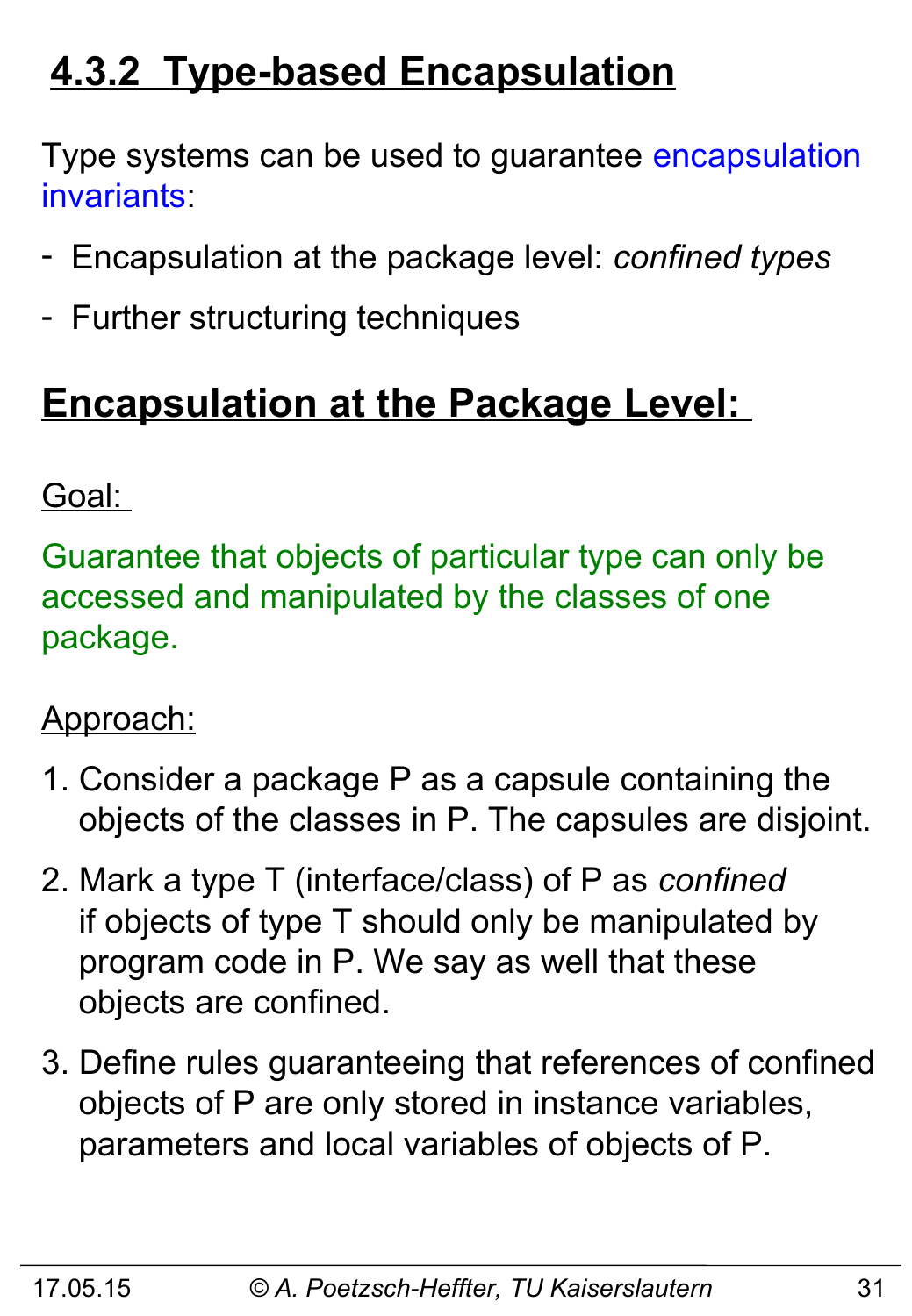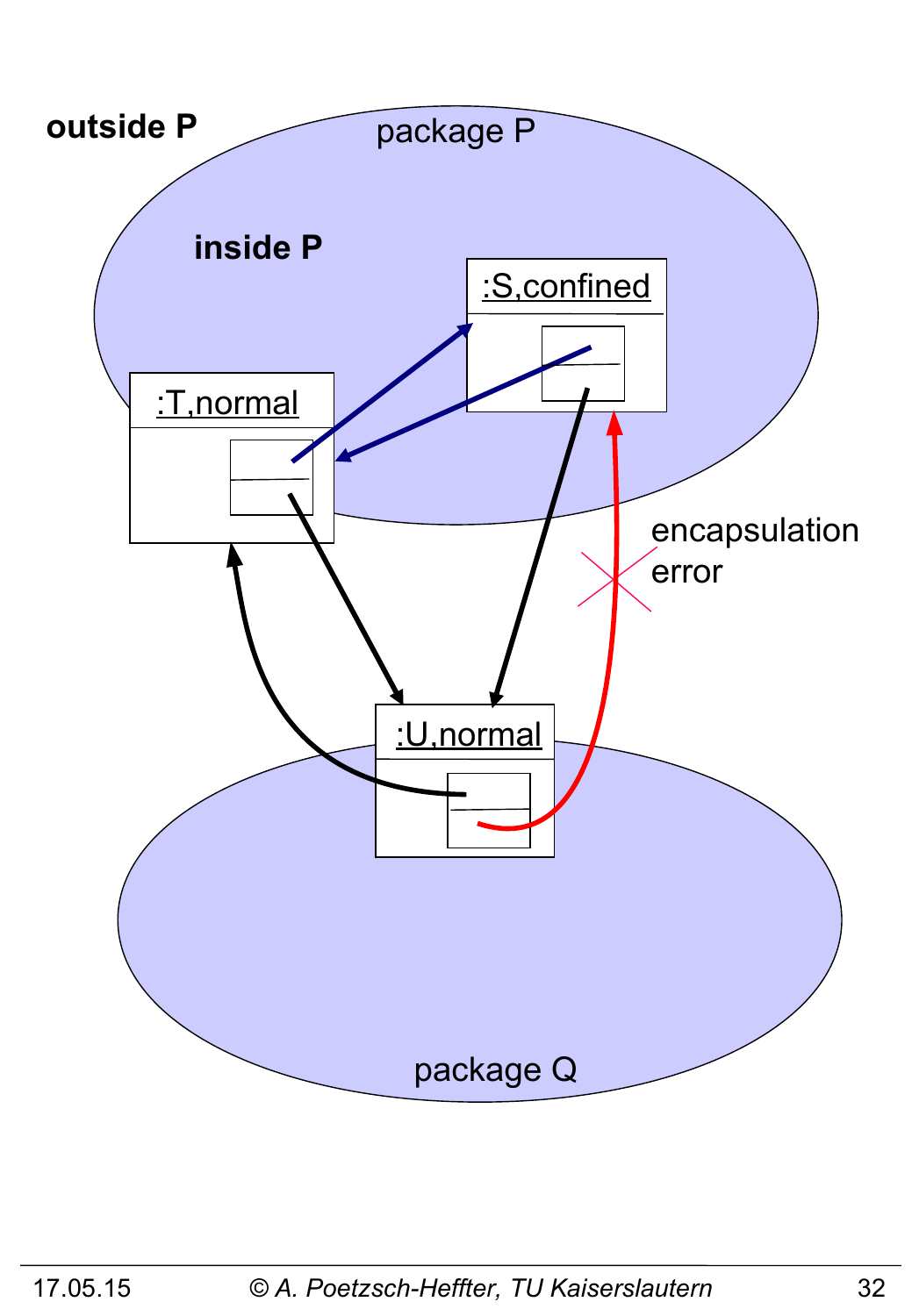Connection with type systems:

- Each variable gets as extended type information:
	- the package to which it belongs (implicit)
- Each object gets as extended type information:
	- the package to which it belongs (implicit)
	- information whether confined or normal
- Encapsulation errors (analogous to type errors) occur if a variable *v* of package *P* references a confined object *X* of a package *Q* different from *P*. Invariant:

 If *v* references some confined *X*, then *v* and *X* belong to the same package.

• Encapsulation errors are excluded by statically checkable rules (analogous to type conditions/rules).

We consider an extension to Java by confined types:

J. Vitek, B. Bokowski: Confined types in Java. Software: Practice & Experience, 31(6):507-532, 2001.

### Remark:

The study of the encapsulation rules is of general interest for the development of OO-programs.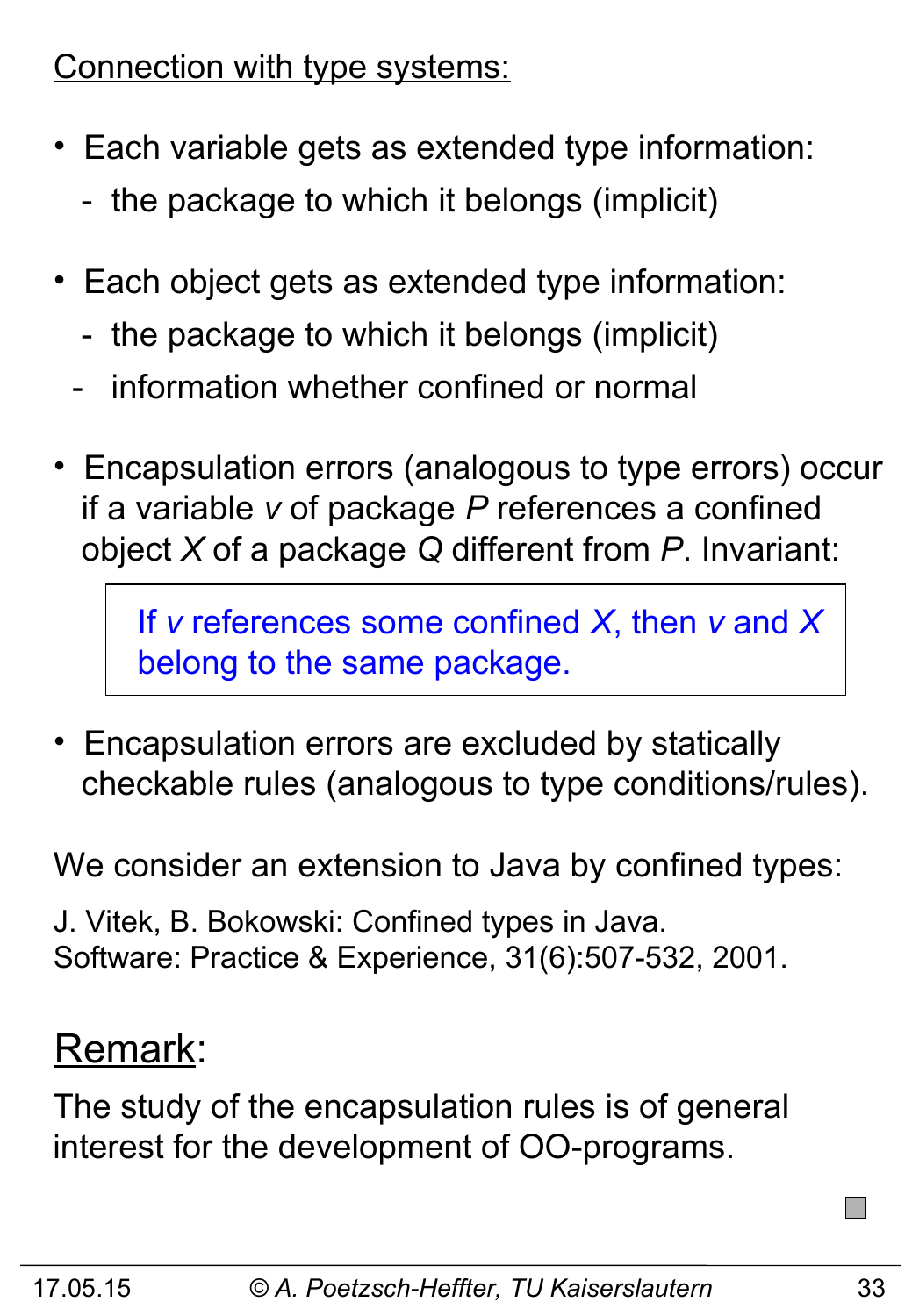#### Scenarios in which references are exported (1-6):

```
package inside;
public class C extends outside.B {
       public void putReferences() {
         C c = new C();
/ * 1*/ outside. B.c1 = c;
/*2*/ outside.B.storeReference(c);
/*3*/ outside.B.c3s = new C[]{c};
/*4*/ calledByConfined();
/*5*/ implementedInSubclass();
7*6*/ throw new E();
 }
       public void implementedInSubclass(){}
/ * 7 * / public static C f = new C();
/*8*/ public static C m(){ return new C(); }
/*9*/ public static C[] fs 
                        = new C[] {new C() };
/*10*/ public C() { }
}
public class E extends RuntimeException{}
```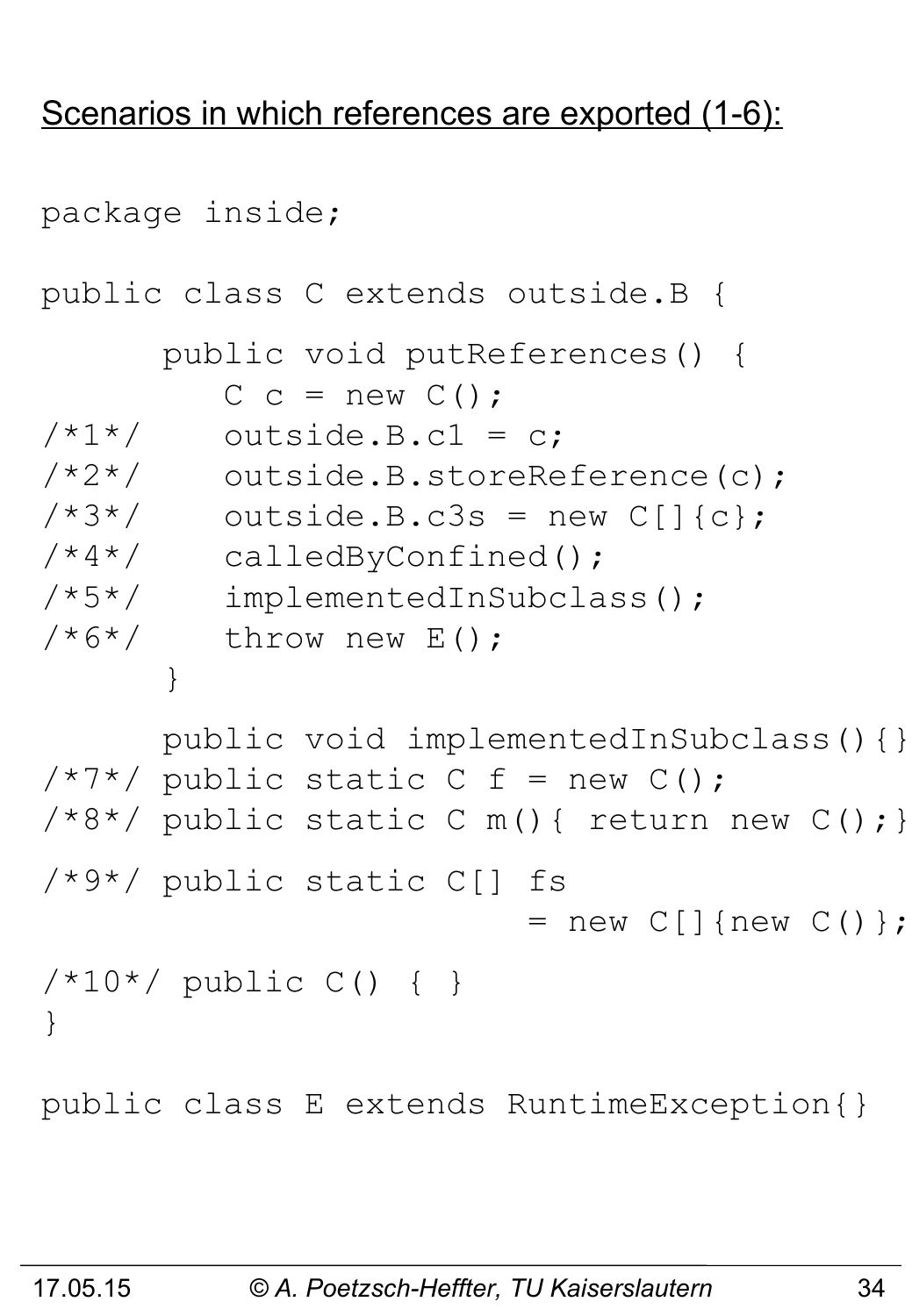#### Scenarios in which references are imported (7-10):

```
package outside;
public class B {
/*1*/ public static inside.C c1;
/*2*/ public static void
           storeReference( inside.C c2 ){
            // store c2
 }
/*3*/ public static inside.C[] c3s;
/*4*/ public void calledByConfined(){
             // store this
 }
        static void getReferences() {
/ * 7*/ inside. C c7 = inside. C. f;
/*8*/ inside. C_{CR} = inside. C_{CR}(t);
/*9*/ inside.C[] c9s = inside.C.fs;
/*10*/ inside. C C10 = new inside.C();
          D d = new D();
           try {
              d.putReferences();
/*6*/ } catch( inside.E ex ) {
              // store ex
 }
 }
}
class D extends inside.C {
/*5*/ public void implementedInSubclass(){
          // store this
} }
```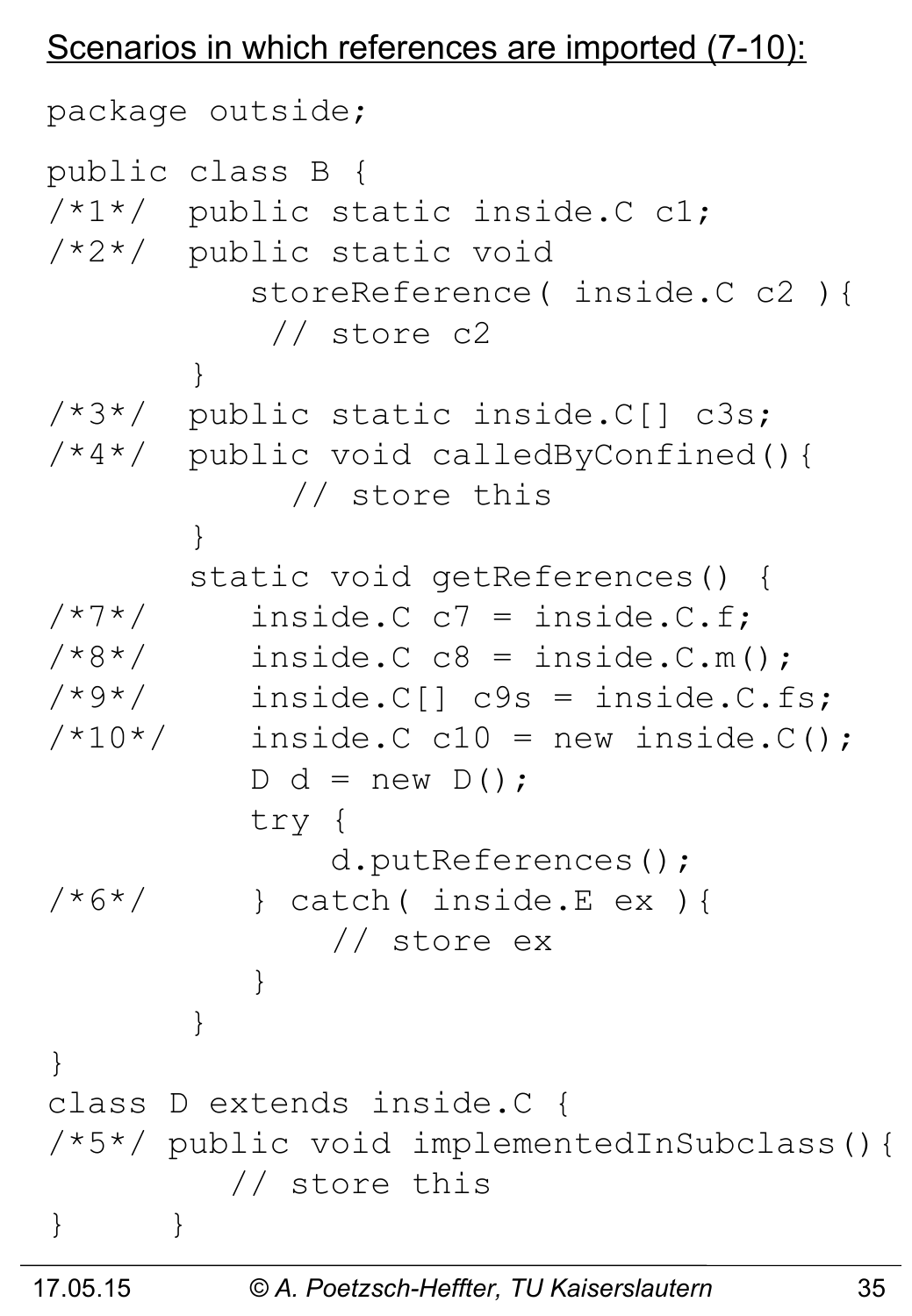### Explanation: (confined, anonymous)

### A type is called *confined*

- if it is declared with the keyword confined or
- if it is an array type with a confined component type.

Methods and constructors can be declared as *anonymous* if the following properties hold:

- A1: The reference this can only be used for accessing fields and calling anonymous methods of the current instance or for object reference comparison.
- A2: Anonymity of methods and constructors must be preserved when overriding methods.
- A3: Constructors called from an anonymous con structor must be anonymous.
- A4: Native methods may not be declared anonymous.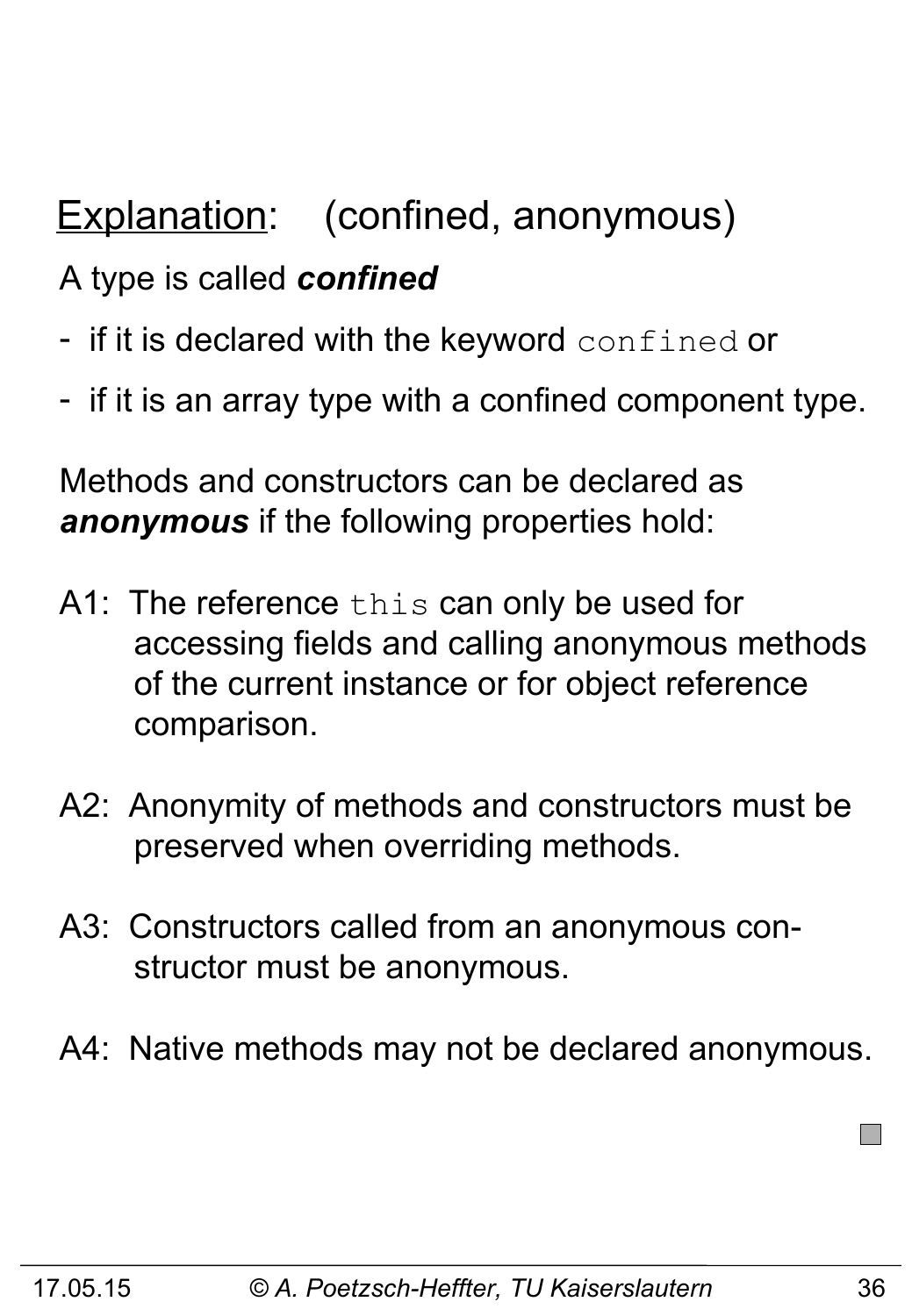### Remark:

- The behavior of anonymous methods only depends on the actual parameters and the values of the instance variables of the implicit parameter.
- Anonymous methods cannot introduce new aliases to the current receiver object.
- Anonymous methods allow confined types to use methods inherited from unconfined supertypes.

### **Static Encapsulation Rules:**

The following rules **guarantee** the encapsulation:

Confinement in declarations:

- C1: A confined class or interface must not be declared public and must not belong to the unnamed global package.
- C2: Subtypes of a confined type must be confined.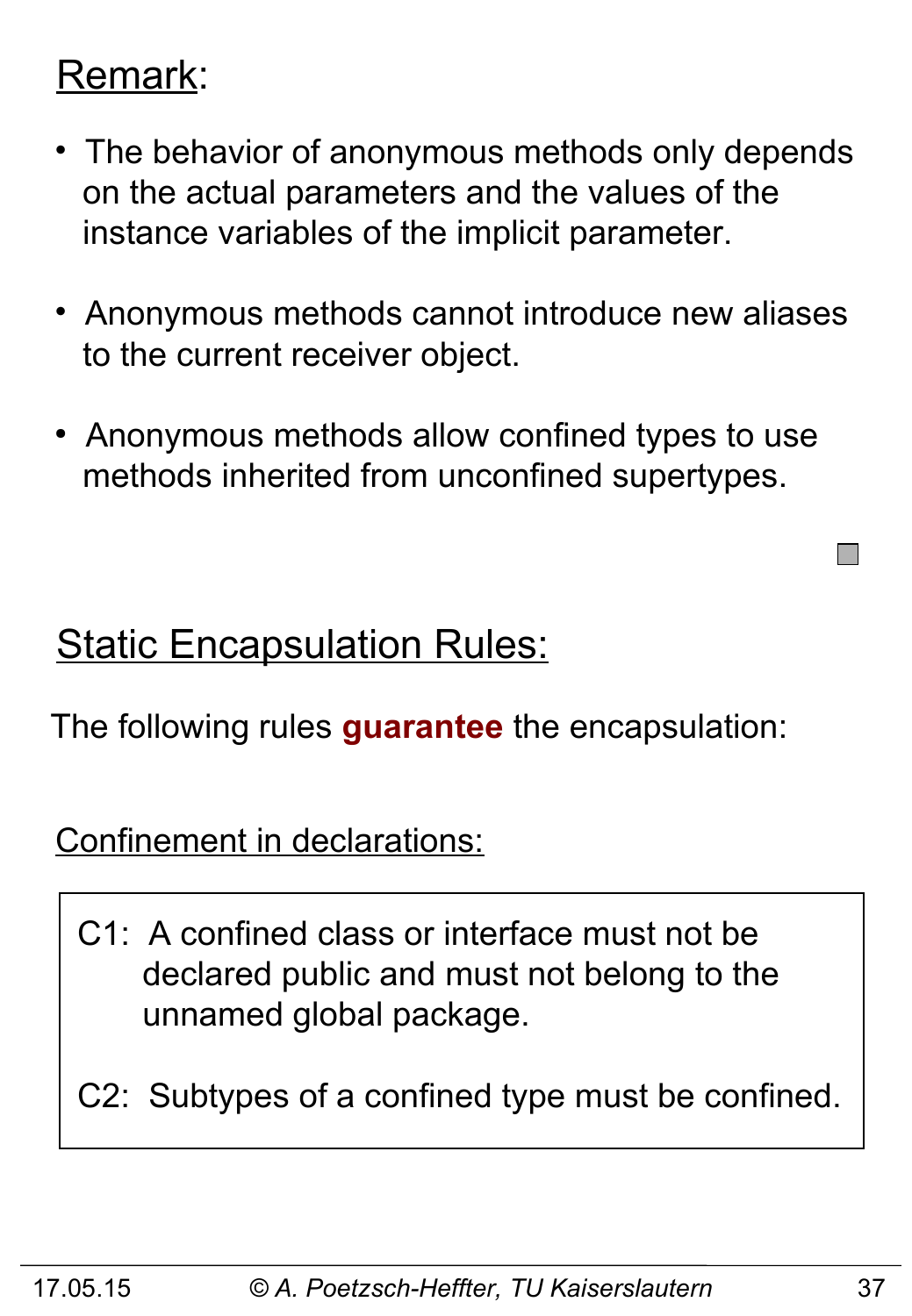- C3: Widening of references from a confined type to an unconfined type is forbidden in assignments, method call arguments, return statements, and explicit casts.
- C4: Methods invoked on a confined object must either be non-native methods defined in a confined class or be anonymous methods.
- C5: Constructors called from the constructors of a confined class must either be defined by a confined class or be anonymous constructors.

#### Preventing transfer from the inside and outside:

- C6: Subtypes of java.lang.Throwable and java.lang.Thread must not be confined.
- C7: The declared type of public and protected fields in unconfined types must not be confined.
- C8: The return type of public and protected methods in unconfined types must not be confined.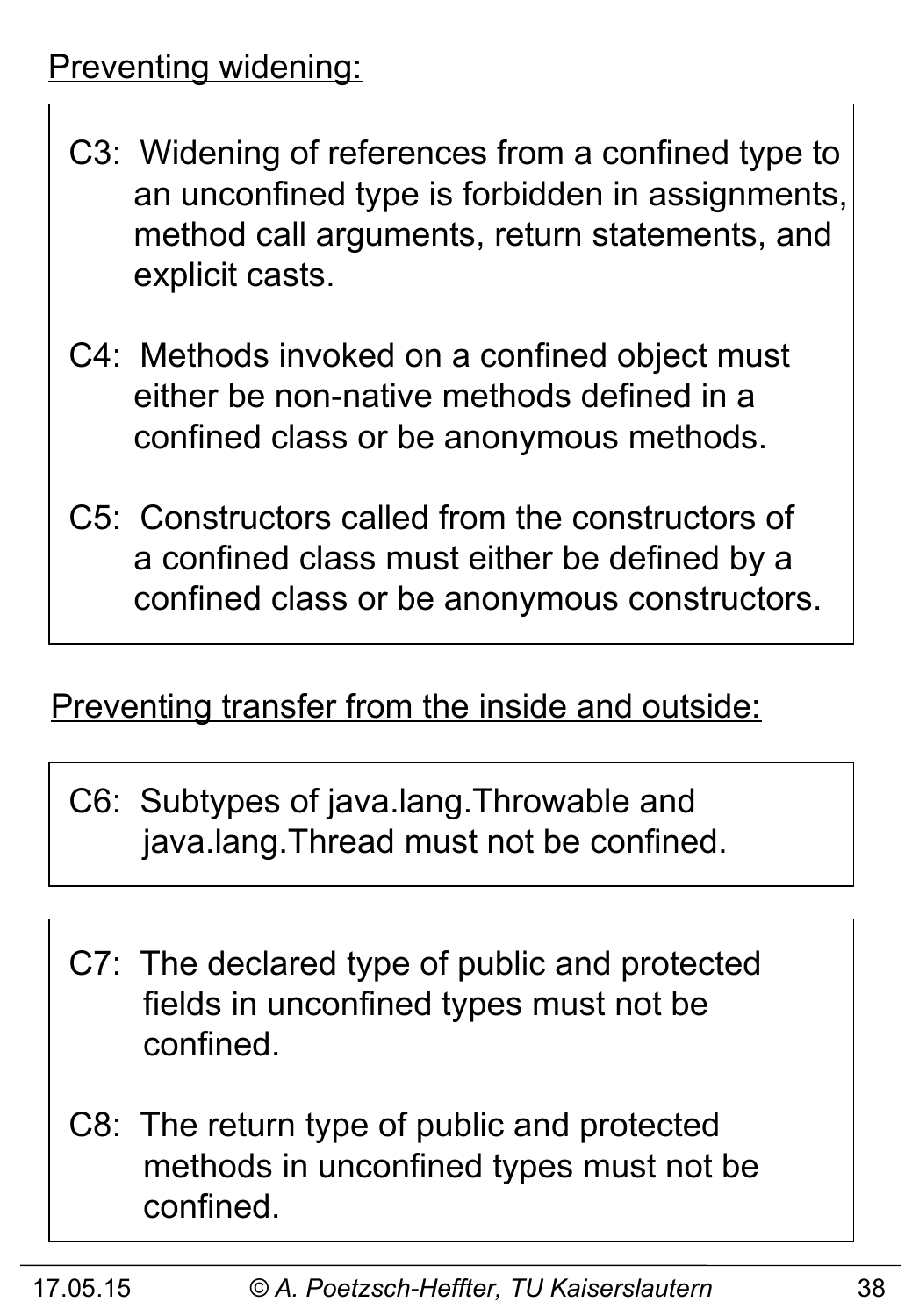# **Further Structuring Techniques:**

Different structuring techniques have been discussed in the literature in the last years. Often cited techniques:

• Balloon types:

 P. S. Almeida: Balloon Types: Controlling Sharing of State in Data Types. ECOOP '97.

• Ownership:

 D. G. Clarke, J. M. Potter, J. Noble: Ownership Types for Flexible Alias Protection. OOPSLA '98.

 Simple Ownership Types for Object Containment. ECOOP '01.

 P. Müller, A. Poetzsch-Heffter: A Type System for Controlling Representation Exposure in Java. Formal Techniques for Java Programs '00.

Other approaches are:

- Preventing aliasing
- Write protection and readonly modes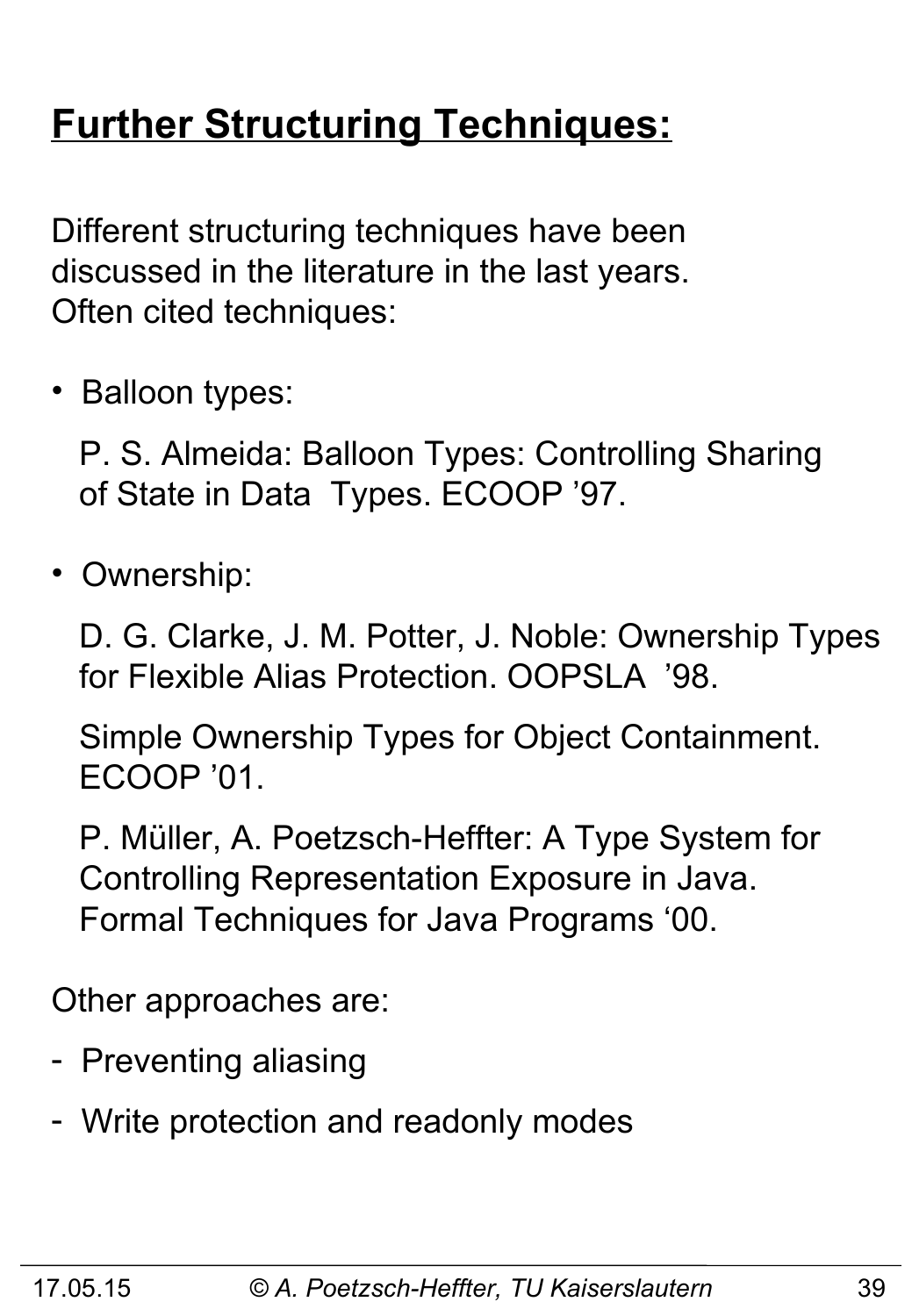### Balloon types:

A type can be marked as balloon type. Objects of balloon types are called b*alloon objects*.

Idea:

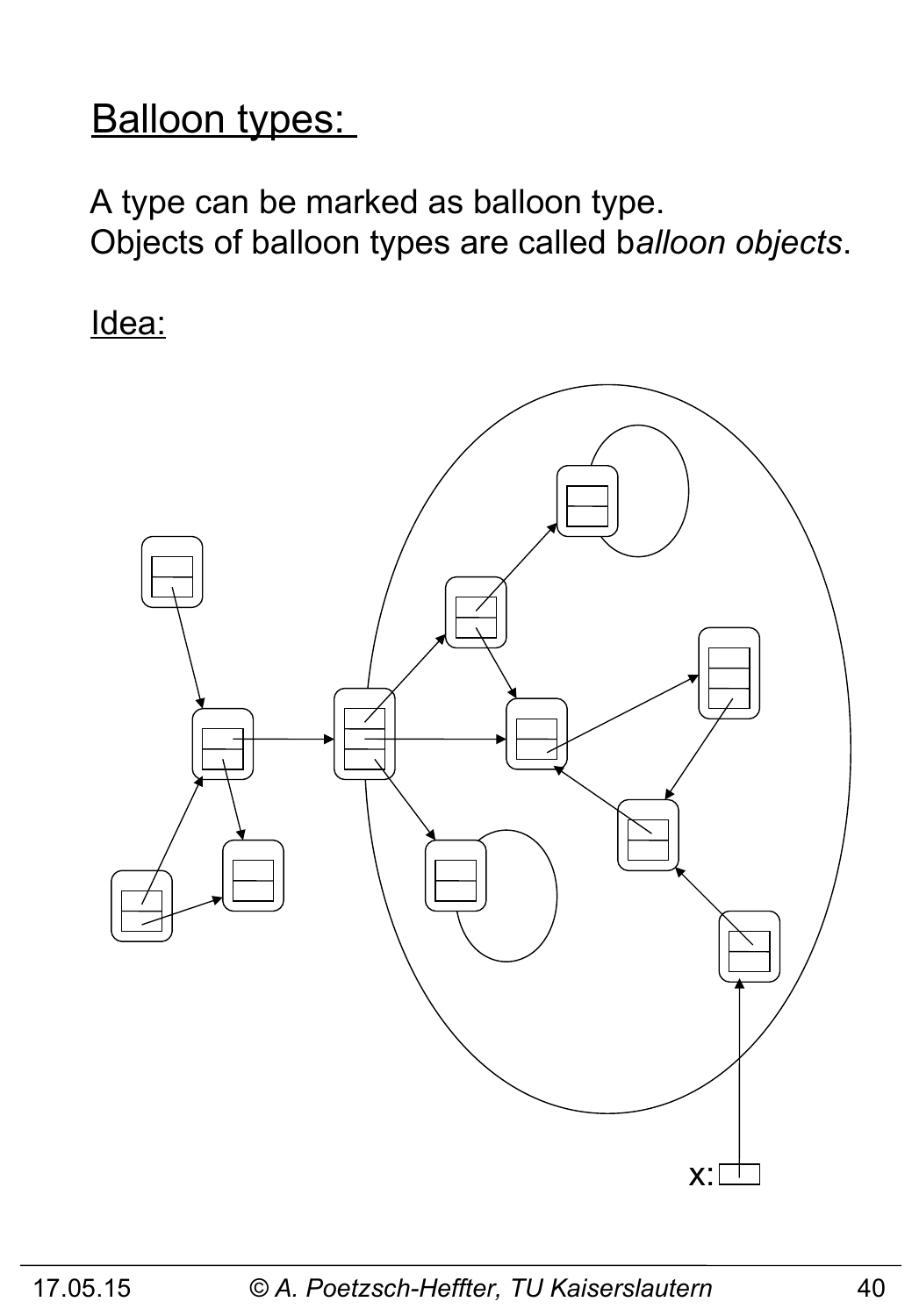### Cluster:

Let G be the undirected graph with

- all objects as nodes and
- all references between non-balloon objects and from balloon objects to non-balloon objects as edges.

A *cluster* is a connected subgraph of G which is not contained in a larger connected subgraph.

Internal objects:

An object O is said to be *internal* to a balloon object B if and only if:

- O is a non-balloon object in the same cluster as B or
- O is a balloon object referenced by B or by some non-balloon object in the same cluster as B or
- there exists a balloon object B' internal to B and O is internal to B'.

**External objects:** 

An object is said to be *external* to a balloon object B iff it is neither B nor internal to B.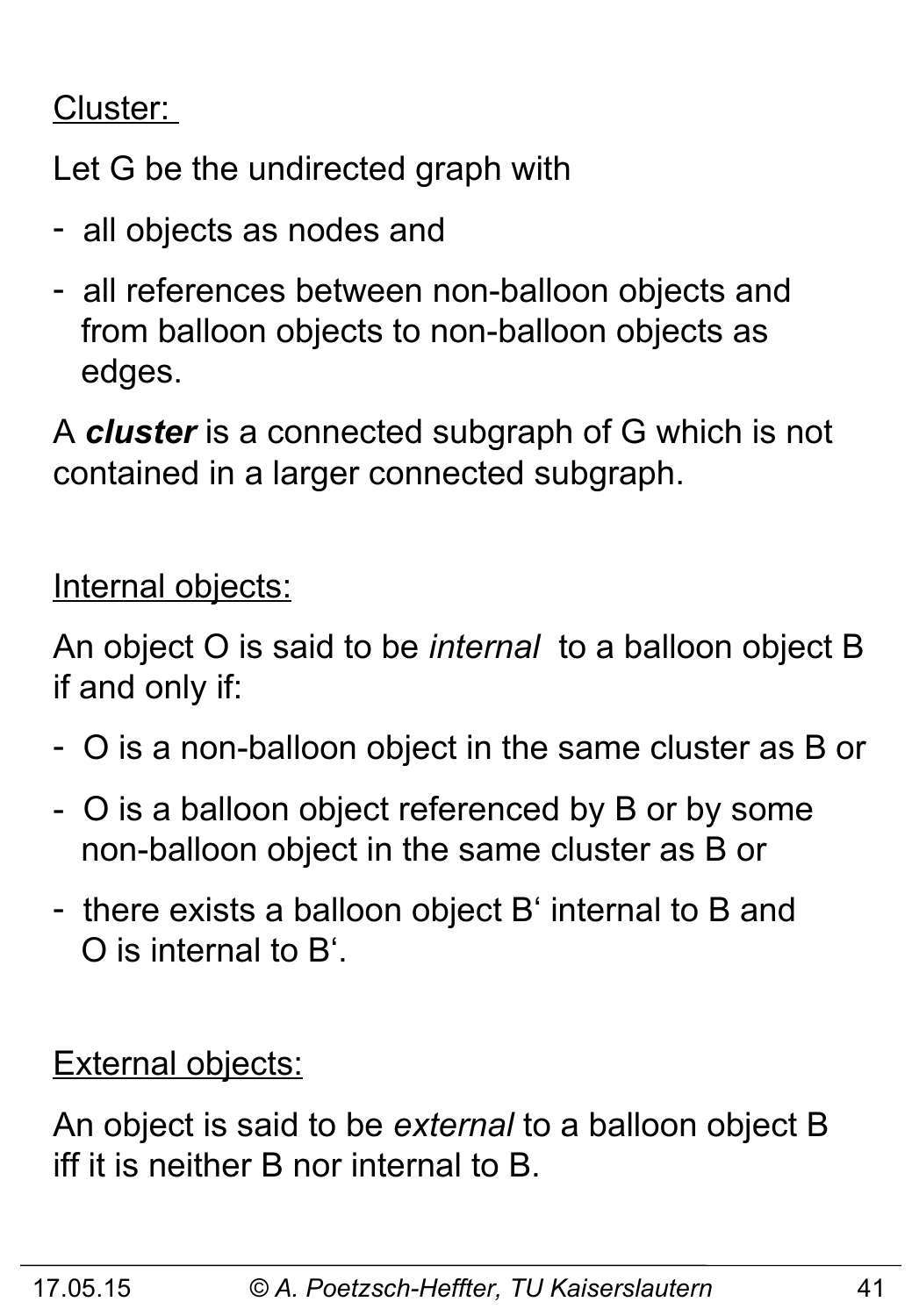#### Balloon invariant:

If B is an object of a ballon type then:

- B is referenced by at most one instance variable.
- If such a stored reference exists it is from an object external to B.
- No object internal to B is referenced by any object external to B.

### Remark:

The invariant allows that objects referenced only by dynamic aliases reference internal objects. Such objects are internal to the balloon.

 That is why a balloon B can contain more objects than just the set of all objects reachable from B.

- To guarantee the balloon invariant, Almeida uses the following techniques:
	- Assignment of references to instance variables of balloon objects is not always allowed.
	- Data flow analysis

**I**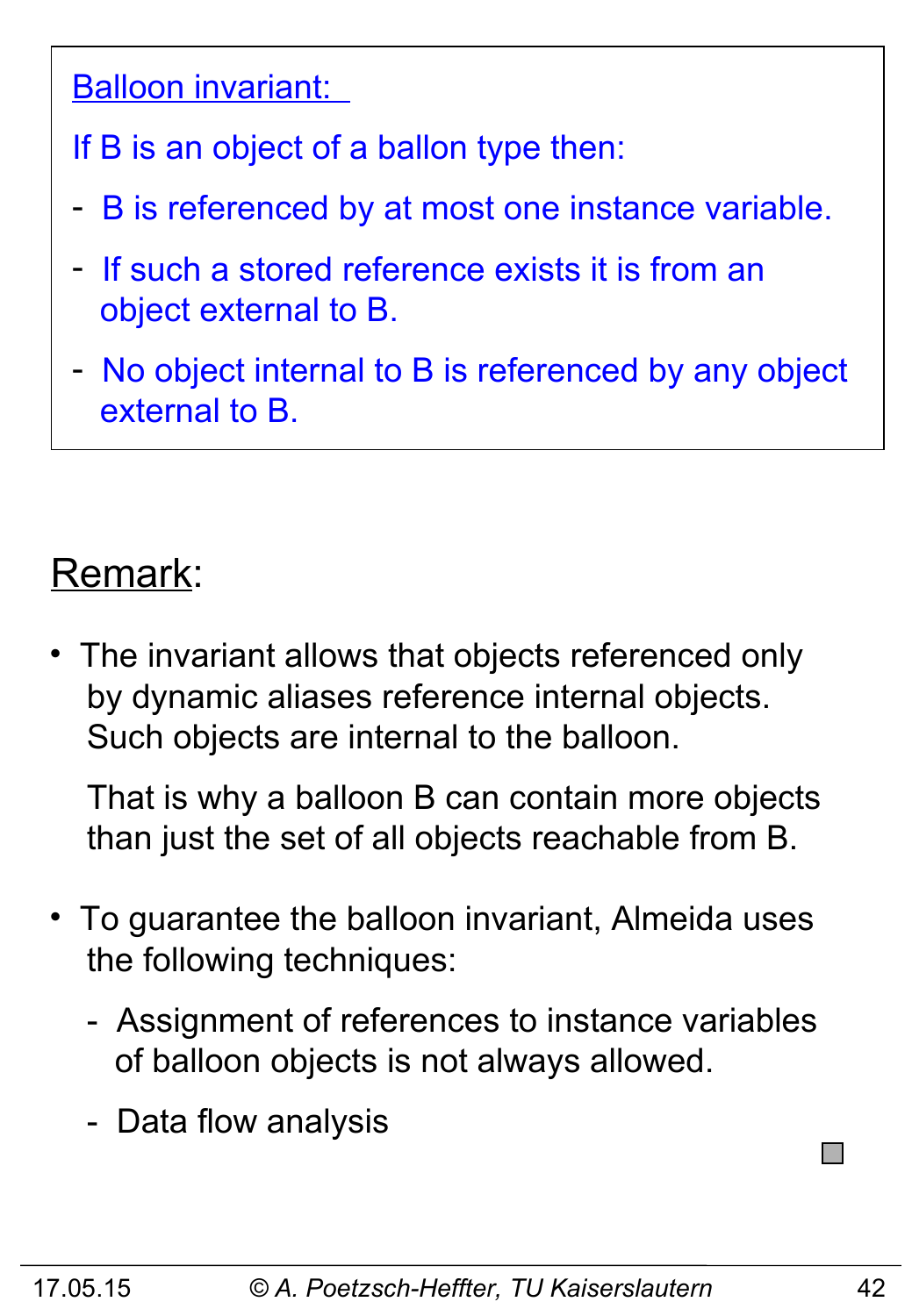### Ownership:

Idea:

- Introduce an ownership relation between objects: object X owns object Y.
- Define encapsulation based on ownership:

Only the owner may directly access his objects.

• Declare the ownership relation as extended type information.

### **Example:** (Ownership annotations)

```
class Engine { 
   void start() { ... }
   void stop() { ... }
}
class Driver { ... }
class Car {
  rep Engine engine; // belongs to representation
  Driver driver; \frac{1}{2} not part of representation
  Car() \{ engine = new rep Engine();
    \text{driver} = \text{null};
   }
```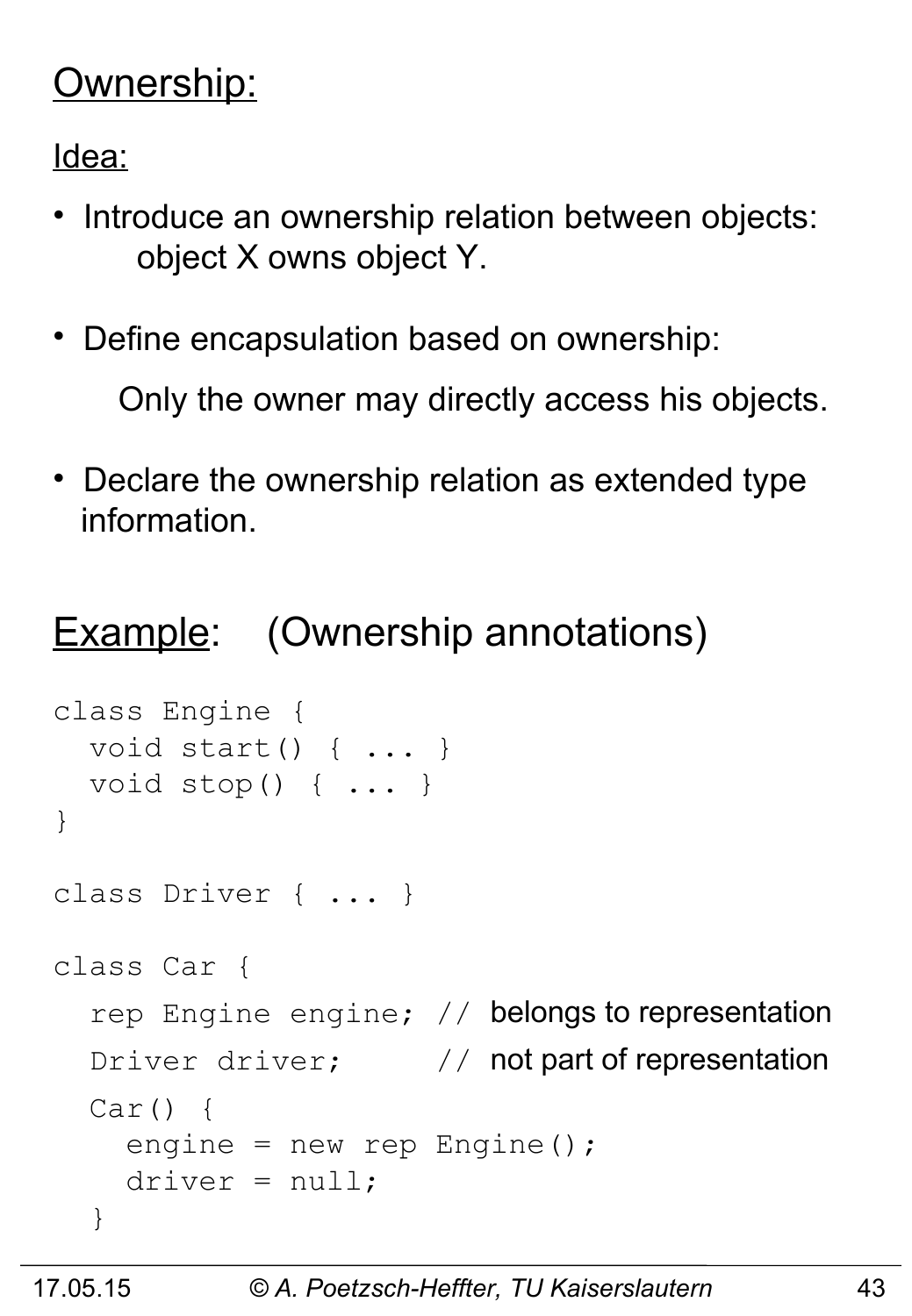```
 rep Engine getEngine() { return engine; }
   void setEngine( rep Engine e ){ engine=e; }
   void go () {
     if(driver!=null) engine.start();
   }
}
class Main { 
   void main() {
    Driver bob = new Driver(); // root owner
    Car car = new Car(); \sqrt{2\pi} // root owner
     car.driver = bob;
     car.go();
    car.engine.stop(); \sqrt{7} fails
    car.getEngine().stop(); // fails
    rep Engine e = new rep Engine();
    car.setEngine(e); \frac{1}{2} // fails
   }
}
```